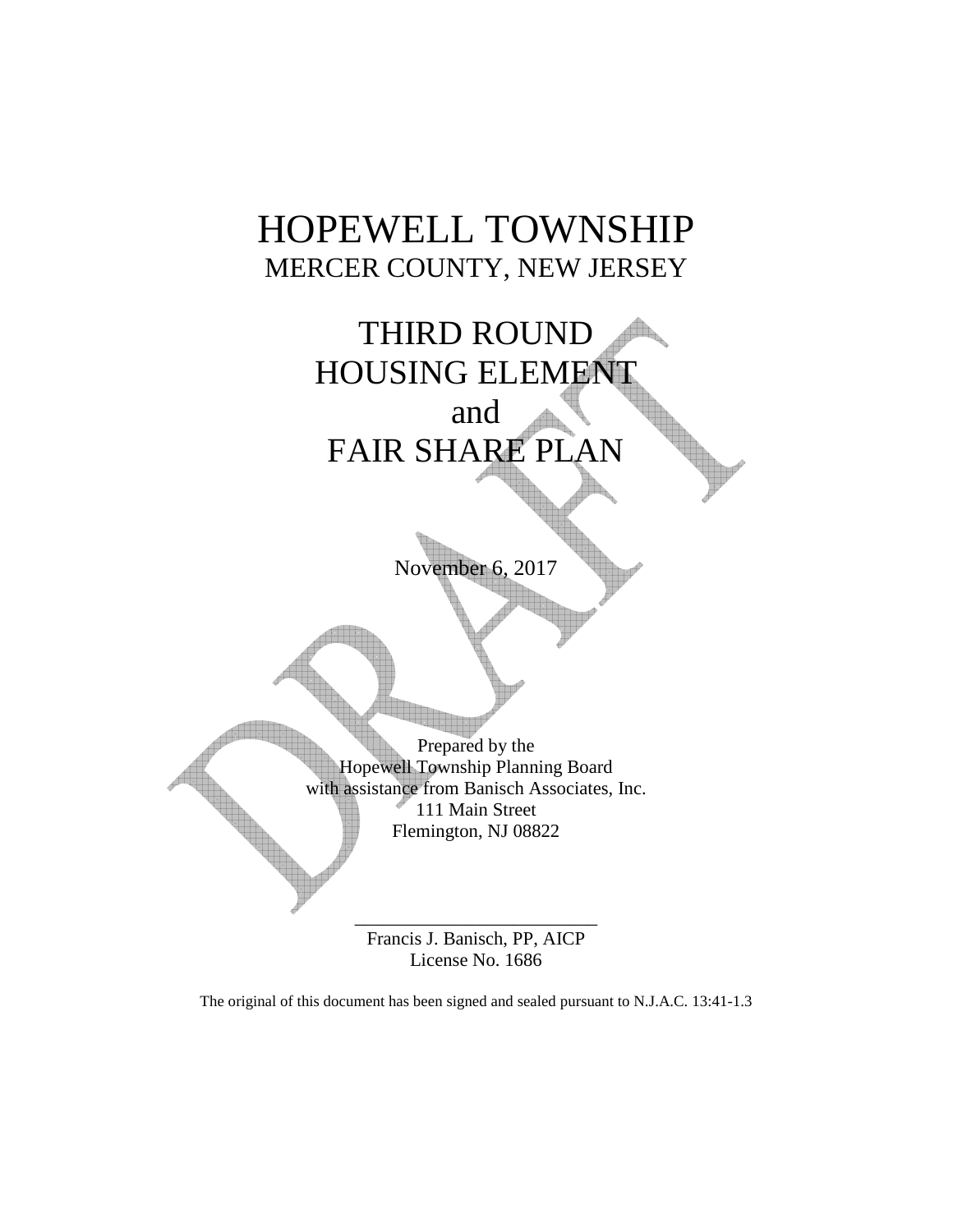# TABLE OF CONTENTS

| I.              |                                                                  |
|-----------------|------------------------------------------------------------------|
| П.              |                                                                  |
| $\mathbf{A}$    |                                                                  |
| B.              |                                                                  |
| $\mathcal{C}$ . |                                                                  |
|                 | 16                                                               |
| A.              |                                                                  |
| B.              |                                                                  |
| C.              |                                                                  |
| D.              | UNITS AND CREDITS ADDRESSING THIRD ROUND PROSPECTIVE NEED 18     |
| E.              | HOPEWELL TOWNSHIP'S AFFORDABLE HOUSING SITE SELECTION PROCESS 20 |

 $\sum$ 

Æ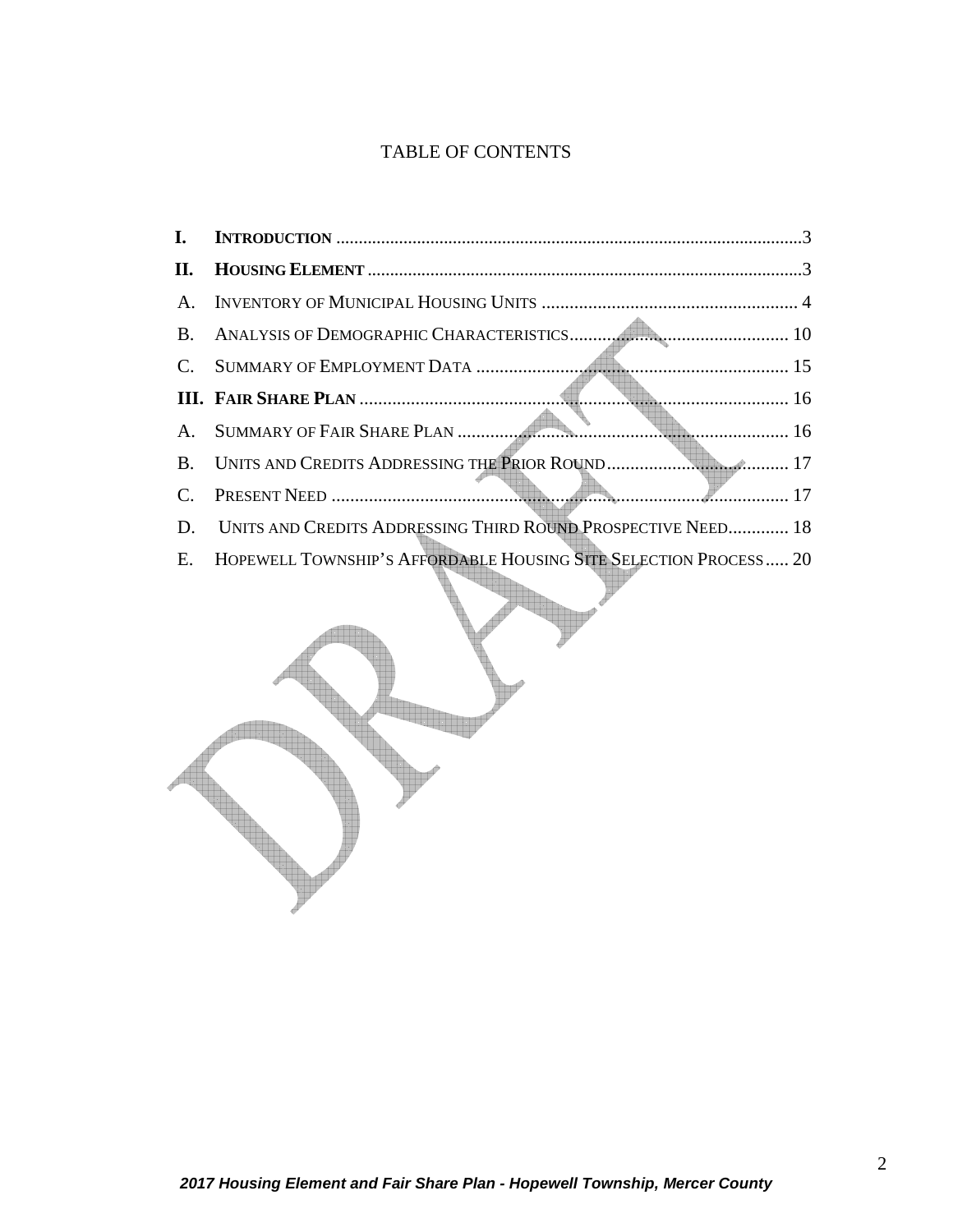## **I. INTRODUCTION**

This Housing Plan Element has been prepared in accordance with the Municipal Land Use Law, specifically N.J.S.A. 40:55D-28b(3), to address Hopewell Township's cumulative housing obligation for the period commencing in 1987 and extending to June 30, 2025. This Plan has also been prepared pursuant to the New Jersey Fair Housing Act (N.J.S.A. 52:27D-310 et seq.) which outlines the mandatory requirements for a Housing Plan Element, including an inventory and projection of the municipal housing stock; an analysis of the demographic characteristics of the Township's residents and a discussion of municipal employment characteristics. As required by the New Jersey Fair Housing Act, municipalities that choose to enact and enforce a zoning ordinance are obligated to prepare a Housing Element as part of the community's Master Plan.

The Council on Affordable Housing (COAH) adopted third round rules in 2004 (N.J.A.C. 5:94 Procedural and N.J.A.C. 5:95 Substantive) that were subsequently invalidated by the Appellate Division on January 25, 2007. COAH then adopted modified rules in June 2008 (N.J.A.C. 5:96 Procedural and N.J.A.C. 5:97 Substantive) which, in turn, were followed by additional legal challenges. In a decision issued on October 8, 2010, the Appellate Division invalidated a number of provisions in N.J.A.C. 5:97 including its central component, the "growth share" methodology; a decision later upheld by the New Jersey Supreme Court on September 26, 2013.

COAH again drafted revised third round rules (N.J.A.C. 5:98 Procedural and N.J.A.C. 5:99 Substantive) which were to apply to a period commencing on November 17, 2014. However, COAH deadlocked on a vote to officially adopt the rules at its October 20, 2014 meeting, which resulted in the March 15, 2015 Mt. Laurel IV decision by the N.J. Supreme Court [In re Adoption of N.J.A.C. 5:96 & 5:97 by N.J. Council on Affordable Housing]. Finding COAH unable to perform the duties assigned it under the law and regulation, the Supreme Court removed COAH from the process, placing jurisdiction back with the courts. 

This third round Housing Element and Fair Share Plan for Hopewell Township utilizes the Court-approved affordable housing obligation that resulted from settlement of lawsuits between Hopewell Township, Fair Share Housing Center (FSHC) and a number of interveners. The Township's affordable housing obligation per the settlement is as follows:

| Prior Round (1987-1999)              | 520      |
|--------------------------------------|----------|
| Prospective Need (2014-2024)         | 1,141    |
| <b>Present Need (Rehabilitation)</b> | $\theta$ |

## **II. HOUSING ELEMENT**

The Municipal Land Use Law, at N.J.S.A. 40:55D-28(d)3 requires a housing plan element to be prepared "…*pursuant to section 10 of P.L. 1985, c. 222 (C.52:27D-310),*  [New Jersey Fair Housing Act] *including, but not limited to, residential standards and proposals for the construction and improvement of housing*"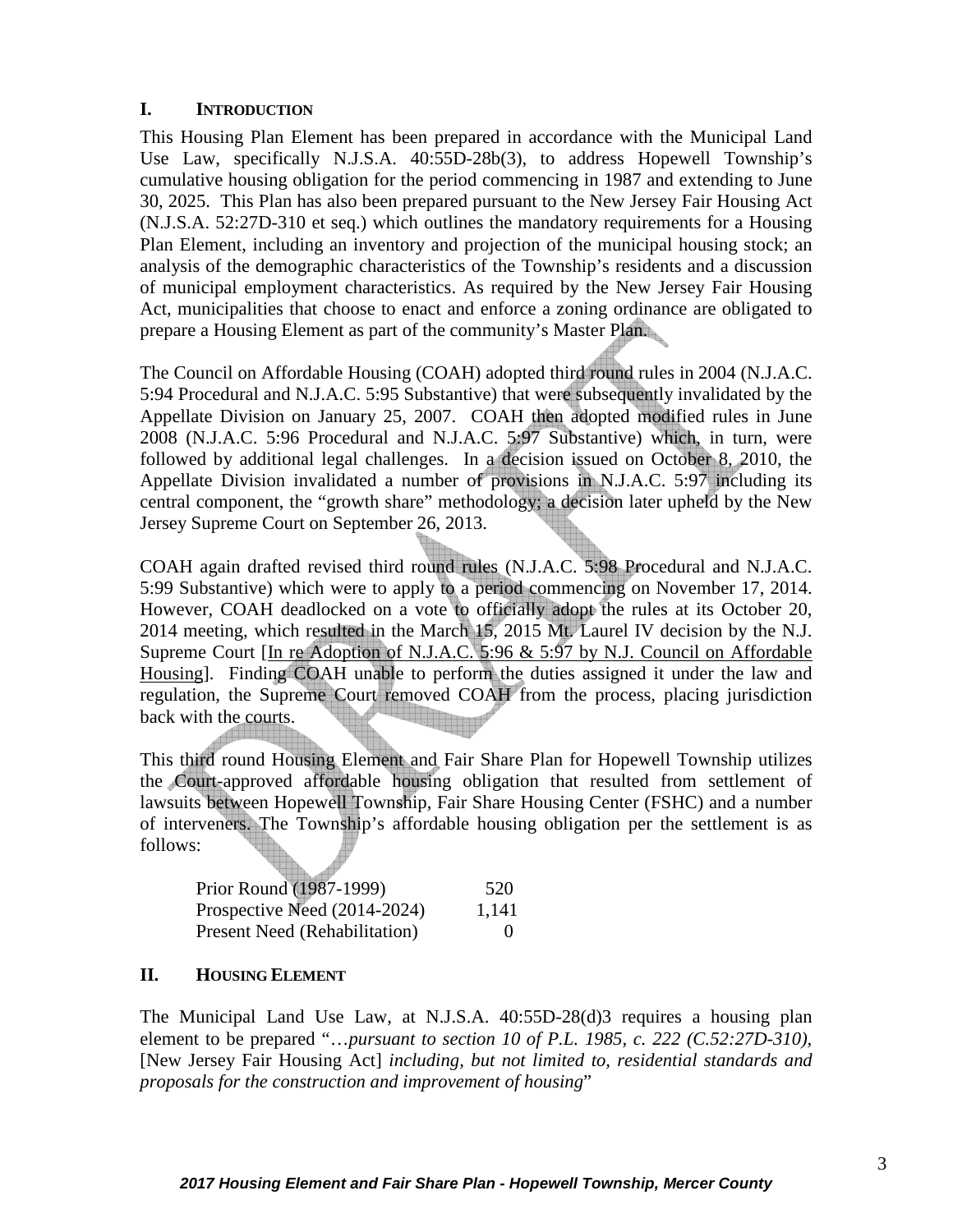Hopewell Township is located in northwestern Mercer County, where it borders the Delaware River and is traversed by Interstate 95. The Township's diverse landscape spans a range from rural in the Sourland Mountain and the Hopewell Valley to suburban in the southern portion of the Township, where regional sewer service is available. It has been this infrastructure that has attracted growth to southern Hopewell, where most of the Township's affordable housing is situated. The Township of Hopewell received substantive certification of its Housing Element and Fair Share Plan from COAH on January 8, 1997.

This first part of this HE/FSP will address the Township's housing stock and demographic characteristics. This is followed by the Fair Share Plan which addresses Hopewell Township's affordable housing obligation.

## **A. INVENTORY OF MUNICIPAL HOUSING UNITS**

The primary sources of information for the inventory of the Township's housing stock are the 2010 U.S. Census Summary File 2 and the 2015 American Community Survey 5- Year Estimates (herein ACS).

It is important to recognize the data limitations when interpreting the two different types of tables in this document. The 2010 SF2 data are specifically for the period around April 2010, and as a hundred percent count are the most precise figures. Limitations include a) a narrow scope confining to basic demographic and housing information, b) no coverage on economic information, and c) out of date (seven years old).

The 2015 ACS data, which represents estimates from a 2011 to 2015 pooled sample, and the 2010 SF3 data (April 2010 sample) provide a wider coverage. However, one should NOT relate the 2011-2015 ACS figures to a single 2015 figure, because the sample estimates are from data collected throughout a five year period.

Table 1 identifies the units in a structure by tenure; as used throughout this Plan Element, "tenure" refers to whether a unit is owner-occupied or renter-occupied. The ACS recorded 6,796 housing units in the Township, of which 6,431 (95.0%) were occupied. Hopewell's housing supply grew by roughly 1,000 units since 2000. The Township's housing stock consists primarily of one-family, detached dwellings (85.9%) and 8.89% of housing units are single-family attached dwellings. The Township has a very low percentage of renter-occupied units (7%) compared to the County (34.2%) and State (33%).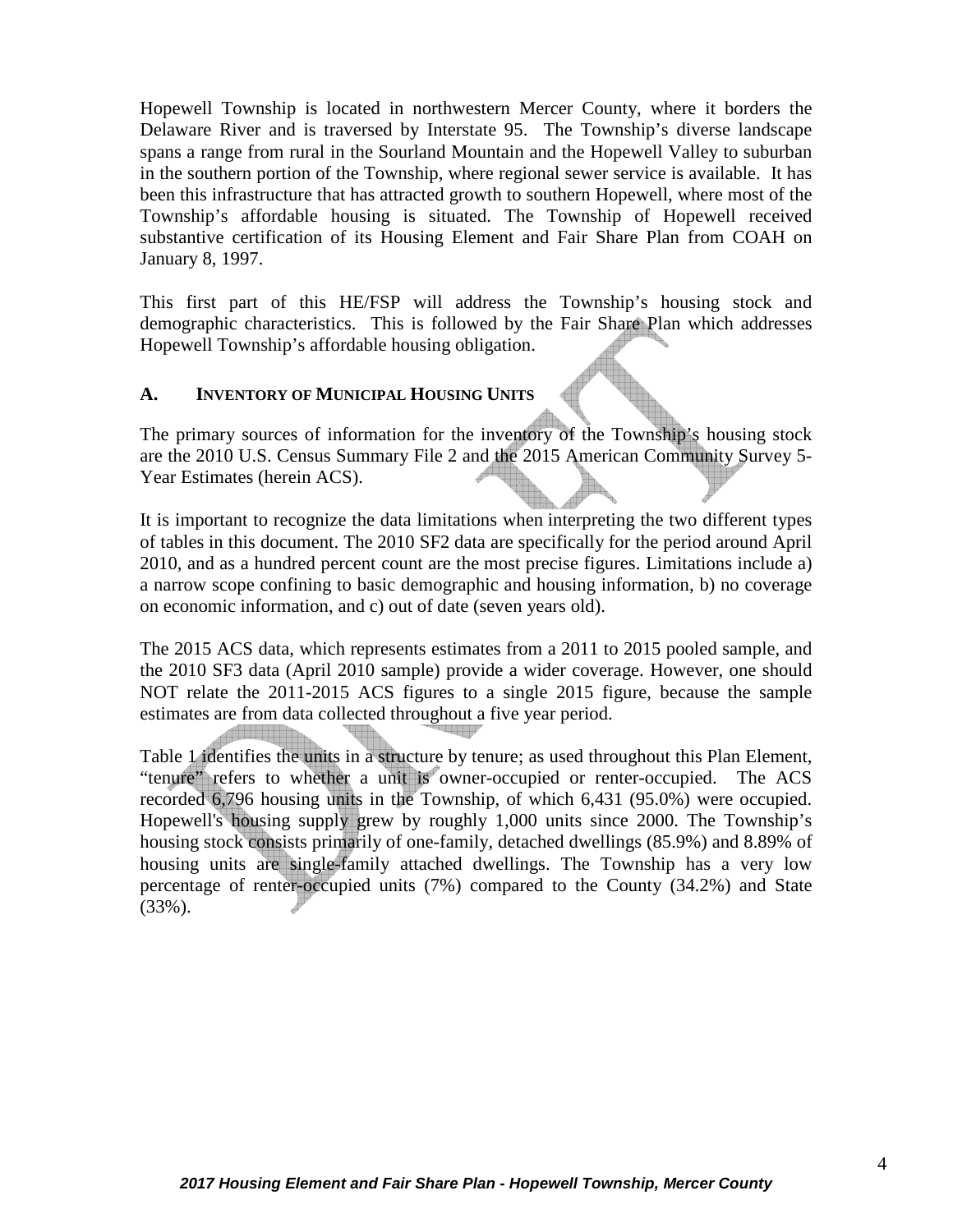| <b>Units in Structure</b> | $\overline{\phantom{a}}$<br><b>Occupied Units</b> |               |                |  |
|---------------------------|---------------------------------------------------|---------------|----------------|--|
|                           |                                                   |               |                |  |
|                           | Total $(\% )$                                     | Owner $(\% )$ | Renter $(\% )$ |  |
| 1, detached               | 85.9%                                             | 89.4%         | 38.1%          |  |
| 1, attached               | 8.89%                                             | 9.1%          | 5.8%           |  |
| $\overline{2}$            | .87%                                              | .3%           | 8.6%           |  |
| 3 or 4                    | .16%                                              | $0\%$         | 2.3%           |  |
| $5$ to 9                  | 1.36%                                             | .2%           | 16.9%          |  |
| 10 to 19                  | .48%                                              | $.5\%$        | $0\%$          |  |
| 20 to 49                  | .44%                                              | $.5\%$        | $0\%$          |  |
| 50 or more                | 1.9%                                              | 0%            | 28.3%          |  |

**TABLE 1: Units in Structure by Tenure for Occupied Units, 2011-2015** 

*Source: 2011-2015 American Community Survey 5-Year Estimates, B25032.* 

Table 2 indicates the year housing units were built by tenure, and Table 3 compares the Township to Mercer County and the State. Four out of five housing units in Hopewell were built after 1950 and less than 14% of owner-occupied units were constructed prior to 1940, as compared to 41% of renter-occupied units.

**TABLE 2: Year Structure Built by Tenure for Occupied Units, 2011-2015**

| <b>Year Built</b> | <b>Total</b> | % of Total | <b>Occupied Units</b> |               |
|-------------------|--------------|------------|-----------------------|---------------|
|                   | <b>Units</b> |            | Owner                 | <b>Renter</b> |
| 2010 or later     | 6            | 0%         | 6                     |               |
| $2000 - 2009$     | 738          | 11%        | 600                   | 138           |
| 1990 - 1999       | 1,822        | 28%        | 1,770                 | 52            |
| 1980 - 1989       | 705          | 11%        | 705                   | 0             |
| $-1979$<br>1970   | 612          | 10%        | 600                   | 12            |
| 1960 - 1969       | 771          | 12%        | 720                   | 51            |
| 1950 - 1959       | 601          | 9%         | 601                   | 0             |
| 1940 - 1949       | 204          | 3%         | 204                   | 0             |
| Pre-1940          | 972          | 15%        | 794                   | 178           |
| <b>Total</b>      | 6,431        | 100%*      | 6,000                 | 431           |

 *Source: 2011-2015 American Community Survey 5-Year Estimates, B25036. \*due to rounding* 

Hopewell Township has a comparatively young housing stock, with nearly 750 units constructed since 2000. Table 3 compares the year of construction for all dwelling units in the Township to Mercer County and the State.

The most striking comparison in the table is that of the percentage of units constructed between 1990 and 1999. The Township had a much higher percentage of units constructed during these years (at 28.3%) compared to the County (9.5%) and the State (9.5%). It also had a somewhat higher percentage of units constructed between 2000 and 2009 (11.0% as compared to 9.2% for Mercer County and 9.4% for the State).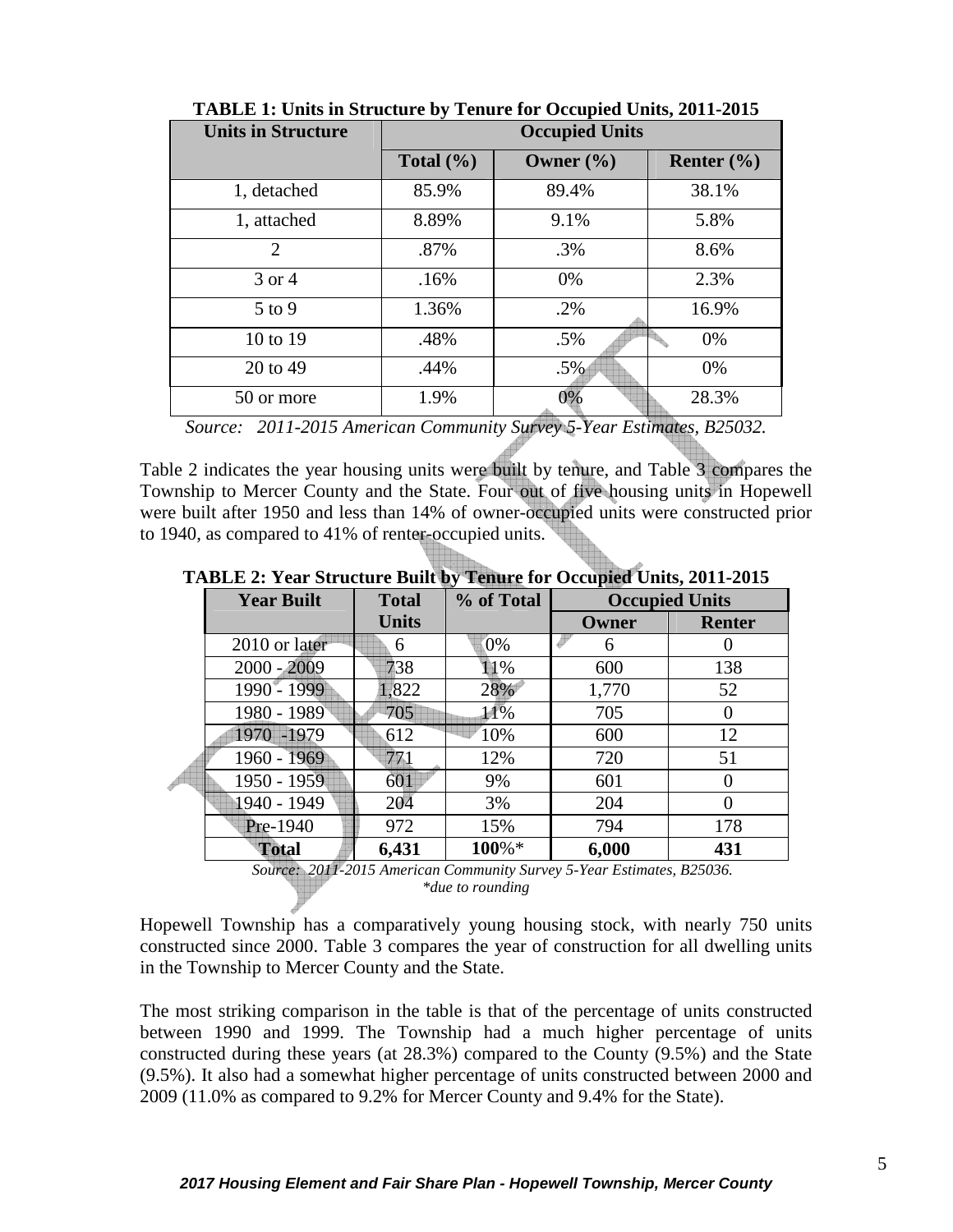The Township has a newer overall housing stock than both the County and the State, and the percentage of units constructed between 1940 and 1949 and the percentage of those constructed before 1940 were lower than both the County and the State.

|                   | $\frac{0}{0}$            |                      |                   |  |
|-------------------|--------------------------|----------------------|-------------------|--|
| <b>Year Built</b> | <b>Hopewell Township</b> | <b>Mercer County</b> | <b>New Jersey</b> |  |
| 2010 or later     | $.1\%$                   | .9%                  | 1.1%              |  |
| $2000 - 2009$     | 11.5%                    | 9.2%                 | 9.4%              |  |
| $1990 - 1999$     | 28.3%                    | 9.5%                 | 9.5%              |  |
| $1980 - 1989$     | 11%                      | 12.3%                | 11.8%             |  |
| $1970 - 1979$     | 9.5%                     | 11%                  | 12.9%             |  |
| $1960 - 1969$     | 12%                      | 13.6%                | 13.8%             |  |
| $1950 - 1959$     | 9.3%                     | 16%                  | 15.8%             |  |
| $1940 - 1949$     | 3.2%                     | $7.2\%$              | 7.9%              |  |
| Pre-1940          | 15.1%                    | 20.3%                | 17.1%             |  |

**TABLE 3: Comparison of Year of Construction for Occupied Units in Township, County, and State, 2011-2015** 

*Source: 2011-2015 American Community Survey 5-Year Estimates, B25036* 

Table 4 documents household size in occupied housing units by tenure, and Table 5 documents the number of bedrooms per unit by tenure. Table 4 shows that a greater percentage of renter-occupied units house smaller households (76% have two persons or fewer) as compared to owner-occupied units (54% have two persons or fewer).

| <b>Household Size</b> | <b>Total Units</b> | <b>Owner-occupied Units</b> | <b>Renter-occupied Units</b> |
|-----------------------|--------------------|-----------------------------|------------------------------|
| l person              | 1,137              | 947                         | 190                          |
| 2 persons             | 2,436              | 2,298                       | 138                          |
| 3 persons             | 1,020              | 975                         | 45                           |
| 4 persons             | 1,229              | 1,220                       | 9                            |
| 5 persons             | 424                | 385                         | 39                           |
| 6 persons             | 158                | 158                         | 0                            |
| $7+$ persons          | 27                 | 17                          | 10                           |
| <b>Total</b>          | 6,431              | 6,000                       | 431                          |

| TABLE 4: Household Size in Occupied Housing Units by Tenure, 2011-2015 |  |  |
|------------------------------------------------------------------------|--|--|
|                                                                        |  |  |

bu/

*Source: 2011-2015 American Community Survey 5-Year Estimates, B25009* 

Most of Hopewell Township's housing has 3 bedrooms or more (87%), with owneroccupied units generally larger than rentals. Table 5 demonstrates that most of renteroccupied units had 1-2 bedrooms (269 units) compared with 162 rentals with 3 or more bedrooms.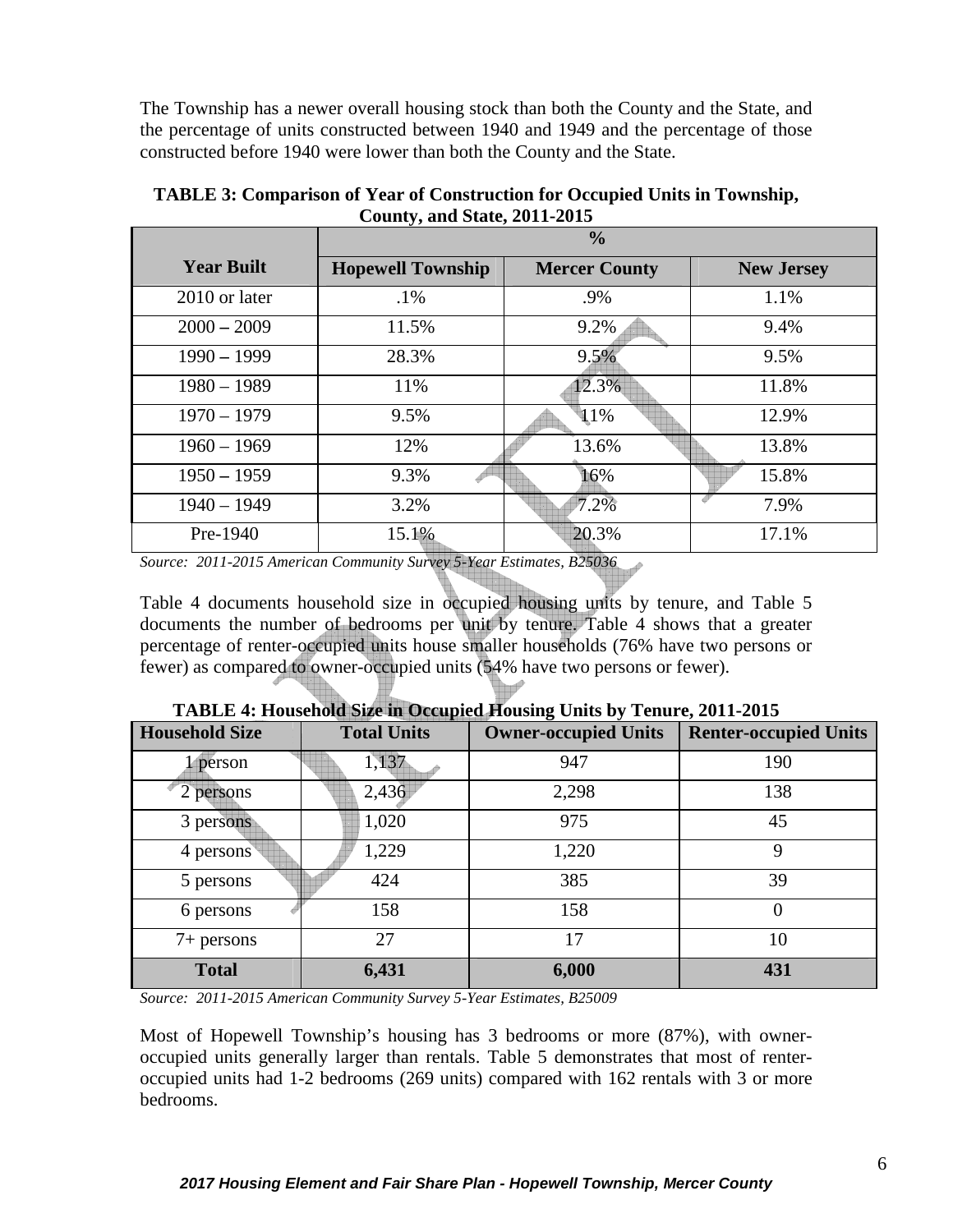| Number of       | <b>Total</b>                    | (%)            | <b>Occupied Units</b> |               |
|-----------------|---------------------------------|----------------|-----------------------|---------------|
| <b>Bedrooms</b> | <b>Occupied</b><br><b>Units</b> | of Total Units | <b>Owner</b>          | <b>Renter</b> |
| No bedroom      | $\theta$                        | 0%             | 0                     |               |
| 1 bedroom       | 225                             | 3%             | 72                    | 153           |
| 2 bedrooms      | 606                             | 9%             | 490                   | 116           |
| 3 bedrooms      | 2,239                           | 35%            | 2,137                 | 102           |
| 4 bedrooms      | 2,519                           | 39%            | 2,508                 | 11            |
| $5+$ bedrooms   | 842                             | 13%            | 793                   | 49            |

 **TABLE 5: Number of Bedrooms per Unit by Tenure for Occupied Units, 2011-2015** 

 *Source: 2011-2015 American Community Survey 5-Year Estimates, B25042.* 

Table 6 compares the Township's average household size for all occupied units, owneroccupied units and renter-occupied units to Mercer County and the State. The Township's average household size for renter-occupied units is lower than those of the County and State, while the average household size for owner-occupied units is higher than that of Mercer County, and nearly equal with that of the State.

| TABLE 6: Average Household Size for Occupied Units for Township, County, |                 |  |
|--------------------------------------------------------------------------|-----------------|--|
|                                                                          | and State, 2010 |  |

h.

| <b>Jurisdiction</b>  | <b>All Occupied Units</b> | <b>Owner-occupied</b><br>units | <b>Renter-occupied</b><br>units |
|----------------------|---------------------------|--------------------------------|---------------------------------|
| Hopewell Township    | 2.75                      | 2.80                           | 2.23                            |
| <b>Mercer County</b> | 2.61                      | 2.71                           | 2.42                            |
| New Jersey           | 2.68                      | 2.79                           | 2.47                            |

*Source: 2010 U.S. Census, SF-2,PCT1, HCT5 for Township, County, and State.* 

As seen in Table 7, the Township had a significantly higher percentage of four or more bedroom units (52.3%) than either the County (27.7%) or the State (25.2%). The Township also had a lower percentage of units with one or fewer bedrooms (3.5%) than the County  $(15.2\%)$  and the State  $(16.3\%)$ .

| TABLE 7: Percentage of Occupied Units by Number of Bedrooms, 2009-2013 |  |
|------------------------------------------------------------------------|--|
|------------------------------------------------------------------------|--|

| <b>Jurisdiction</b>  | <b>None</b> | One   | <b>Two or Three</b> | <b>Four or More</b> |
|----------------------|-------------|-------|---------------------|---------------------|
| Hopewell<br>Township | 0.0%        | 3.5%  | 44.2%               | 52.3%               |
| Mercer<br>County     | 1.9%        | 13.3% | 57.1%               | 27.7%               |
| New Jersey           | 2.4%        | 13.9% | 58.5%               | 25.2%               |

*Source: 2011-2015 American Community Survey 5-Year Estimates for Township, County and State, S2504.*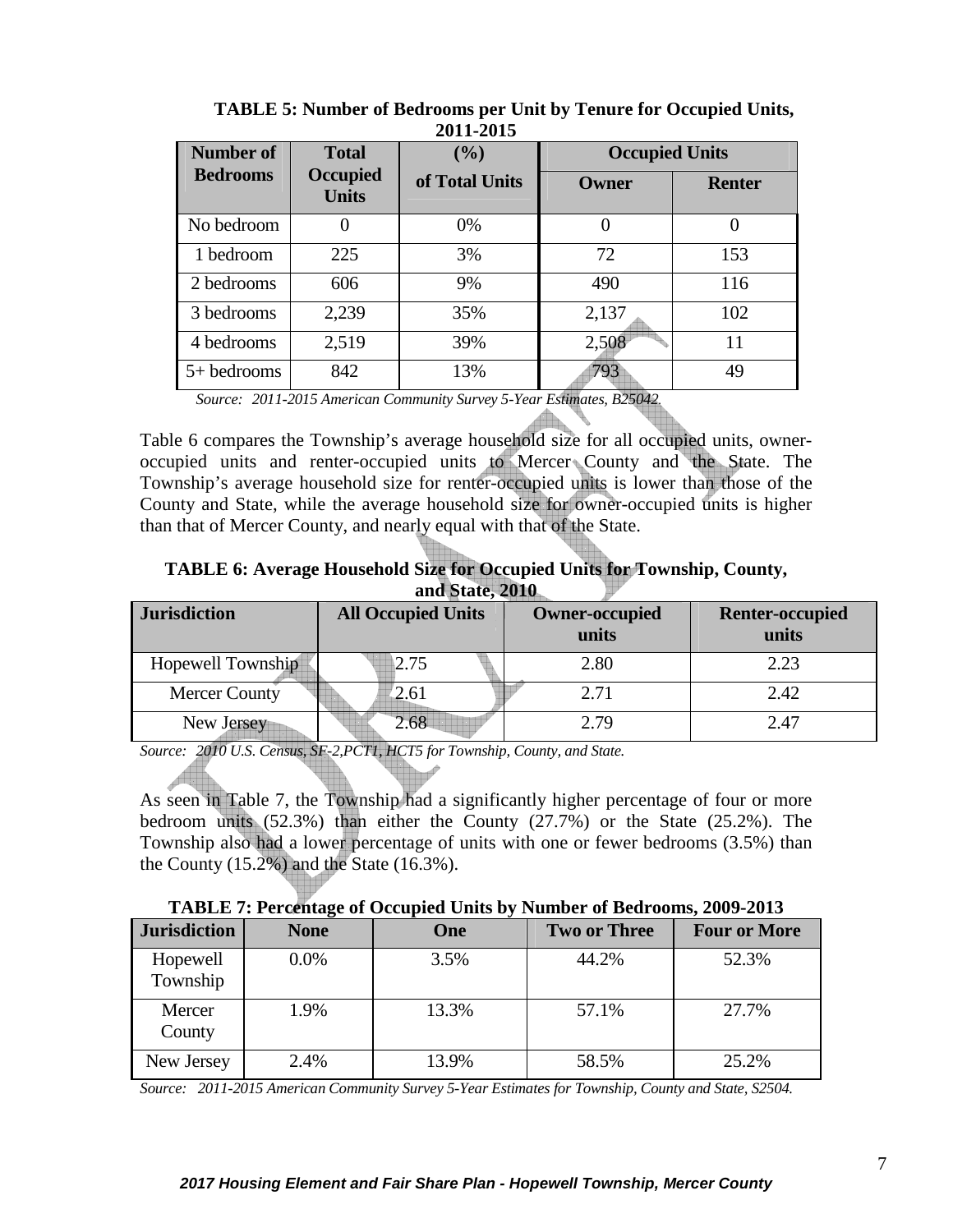The ACS also includes indicators of the condition of the housing stock. These indicators are used by the Council on Affordable Housing (COAH) in calculating a municipality's deteriorated units and indigenous need. In the first two rounds of COAH's fair share allocations (1987-1999), COAH used seven indicators to calculate indigenous need: age of dwelling; plumbing facilities; kitchen facilities; persons per room; heating fuel; sewer; and water. In the proposed Round Three rules, COAH reduced this to three indicators, including the age of the unit (Pre-1940 units in Table 2) and whether there are complete kitchen and plumbing facilities. The Supreme Court upheld this approach in March 2015. ACS defines these features as follows:

**Plumbing Facilities** – Complete plumbing facilities include hot and cold piped water, a flush toilet, and a bathtub or shower. All three facilities must be located inside the dwelling unit.

**Kitchen Facilities** – Complete kitchen facilities include a sink with piped water, a range or cook top and oven, and a refrigerator. All three facilities must be located inside the dwelling unit.

Table 8 compares the Township, County and State for the above indicators of housing quality. The Township has almost no units with incomplete plumbing or kitchen facilities.

| <b>Condition</b>                | $\frac{0}{\alpha}$                               |       |                   |  |  |  |
|---------------------------------|--------------------------------------------------|-------|-------------------|--|--|--|
|                                 | <b>Hopewell Township</b><br><b>Mercer County</b> |       | <b>New Jersey</b> |  |  |  |
| Complete plumbing<br>facilities | 99.8%                                            | 99.6% | 99.6%             |  |  |  |
| Complete kitchen<br>facilities  | 99.8%                                            | 99.3% | 99.2%             |  |  |  |
|                                 |                                                  |       |                   |  |  |  |

**TABLE 8: Housing Quality Indicators for Township, County, and State 2011-2015** 

*Source: 2011-2015 American Community Survey 5-Year Estimates for Township, County and State, S2504.* 

The complexion of the municipal housing stock is also gleaned from housing values and gross rents for residential units. The ACS summary of housing values presented in Table 9 indicates that the majority of owner-occupied units (79%) are valued between \$300,000 and \$999,999, with 38% of units priced about \$500,000. The median residential housing value in the 2011-2015 ACS was \$464,200.

|  |  |  |  |  | TABLE 9: Value of Owner Occupied Residential Units, 2011-2015 |
|--|--|--|--|--|---------------------------------------------------------------|
|--|--|--|--|--|---------------------------------------------------------------|

| Value                | <b>Number of Units</b> | $\frac{0}{0}$ |
|----------------------|------------------------|---------------|
| $$0 - 50,000$        | 76                     | 1%            |
| $$50,000 - 99,999$   |                        | 1%            |
| $$100,000 - 149,999$ | 109                    | 2%            |
| $$150,000 - 199,999$ |                        | 1%            |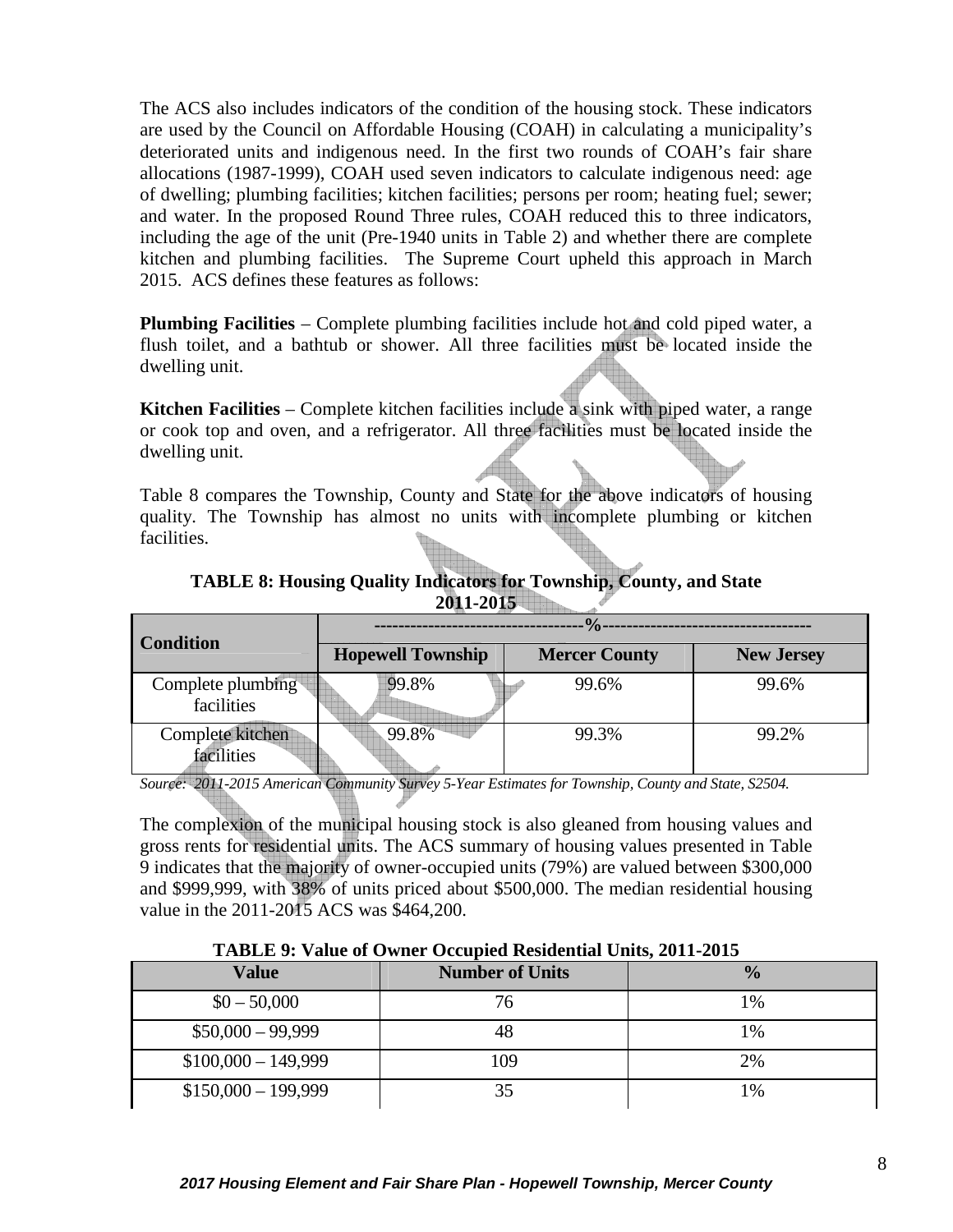| $$200,000 - 299,999$ | 603   | 10% |
|----------------------|-------|-----|
| $$300,000 - 499,999$ | 2,473 | 41% |
| $$500,000 - 999,999$ | 2,263 | 38% |
| $$1,000,000+$        | 393   | 7%  |

*Note: Median Value \$464,200. 2011-2015 American Community Survey 5-Year Estimates, B25077.* 

*Source: 2011-2015 American Community Survey 5-Year Estimates, B25075.* 

In 2000, 51% of units rented for more than \$500 and 38% rented for over \$1,000/month. Table 10 indicates that in 2011-2015, nearly 60% of leased housing units rented for \$1,000 or more, and 53% of the units rented for \$1500 or more. No units rented for under \$750. The median gross rent has risen by almost 86% from 2000 to 2011-2015.

| TADLE TV. GTOSS REIUS TOT REIHEI-OCCUPIEU TIQUSING O <del>MIS</del> , 2011-2013 |                        |                                |  |  |  |  |
|---------------------------------------------------------------------------------|------------------------|--------------------------------|--|--|--|--|
| <b>Monthly Rent</b>                                                             | <b>Number of Units</b> | --% (of those who paid rent)-- |  |  |  |  |
| Under \$200                                                                     |                        | 0.0%                           |  |  |  |  |
| $$200 - 299$                                                                    |                        | 0.0%                           |  |  |  |  |
| $$300 - 499$                                                                    |                        | 0.0%                           |  |  |  |  |
| $$500 - 749$                                                                    |                        | 0.0%                           |  |  |  |  |
| $$750 - 999$                                                                    | 152                    | 40%                            |  |  |  |  |
| $$1,000 - 1,499$                                                                | 24                     | 6%                             |  |  |  |  |
| \$1,500 or more                                                                 | 200                    | 53%                            |  |  |  |  |
| No rent paid                                                                    | 55                     |                                |  |  |  |  |

**TABLE 10: Gross Rents for Renter-Occupied Housing Units, 2011-2015** 

*Note: Median gross rent for Hopewell Township is \$1548/month, as compared to \$833/month in 2000. Source: 2011-2015 American Community Survey 5-Year Estimates, B25063.* 

As seen on Table 11, 43% of renter households earned less than \$50,000 per year, and all of these households were paying more than 35% of their income for rent. At the other end of the spectrum, 37% of households earned more than \$100,000 per year, and all of these households were paying less than 29.9% of their income for rent, with 86% of them paying less than 19.99% of their income for rent. A figure of 30% is considered the limit of affordability for rental housing costs.

**TABLE 11: Household Income by Gross Rent as a Percentage of Household Income, 2011-2015** 

| <b>Income</b>         | Number of<br><b>Households</b> |                          | <b>Percentage of Household Income</b> |                 |                 |         |                        |
|-----------------------|--------------------------------|--------------------------|---------------------------------------|-----------------|-----------------|---------|------------------------|
|                       |                                | $\mathbf{0}$ –<br>19.99% | $20 -$<br>24.9%                       | $25 -$<br>29.9% | $30 -$<br>34.9% | $35% +$ | <b>Not</b><br>computed |
| $<$ \$10,000          |                                |                          |                                       |                 |                 |         |                        |
| $$10,000 -$<br>19,999 | 52                             |                          |                                       |                 |                 | 52      |                        |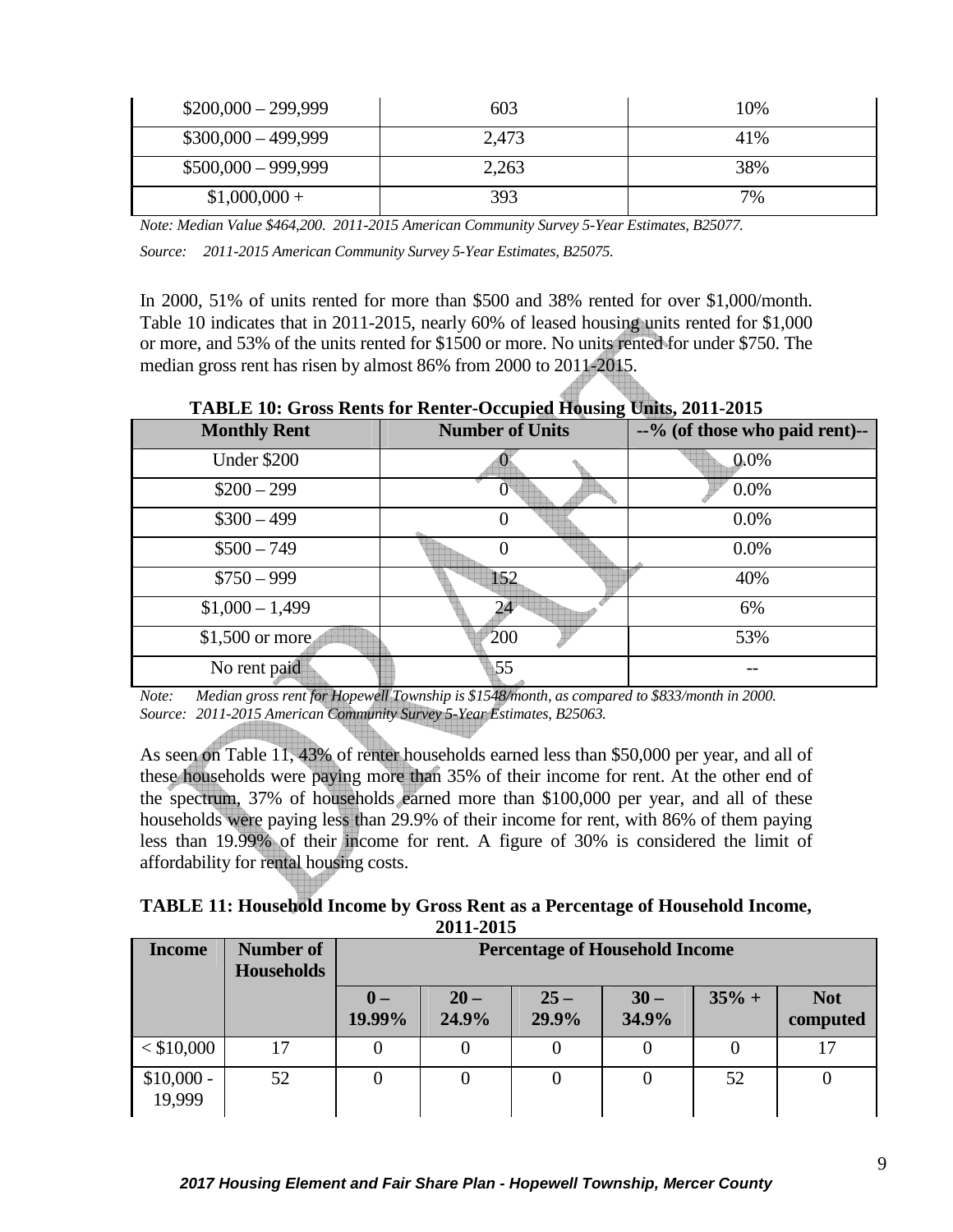| $$20,000 -$<br>34,999 | 78  | $\overline{0}$ | $\overline{0}$ | $\boldsymbol{0}$ | $\overline{0}$ | 62             | 16             |
|-----------------------|-----|----------------|----------------|------------------|----------------|----------------|----------------|
| $$35,000 -$<br>49,999 | 39  | $\theta$       | $\overline{0}$ | $\overline{0}$   | $\overline{0}$ | $\overline{0}$ | 39             |
| $$50,000 -$<br>74,999 | 42  | 17             | 13             | $\overline{0}$   | $\overline{0}$ | 12             | 0              |
| $$75,000 -$<br>99,999 | 42  | 19             | $\overline{0}$ | 11               | $\overline{0}$ | 12             | $\overline{0}$ |
| \$100,000<br>or more  | 161 | 138            | 13             | 10               |                | $\overline{0}$ | 0              |

*Source: 2011-2015 American Community Survey 5-Year Estimates, B25074.* 

#### **B. ANALYSIS OF DEMOGRAPHIC CHARACTERISTICS**

As with the inventory of the municipal housing stock, the primary sources of information for the analysis of the demographic characteristics of the Township's residents are the 2010 U.S. Census and the 2009-2013 American Community Survey (ACS). These two sources provide a wealth of information concerning the characteristics of the Township's population in 2010.

The 2010 Census indicates that the Township had 17,304 residents, or 1,199 more residents than the 16,105 residents in 2000, representing a population increase of approximately 7.4%. The Township's 7.4% increase in the 2000's compares to a 4.5% increase in Mercer County and a 4.5% increase in New Jersey.

Nearly 60% of Township residents were over 35 in 2010 when the Township had relatively few millennials. The age distribution of the Township's residents is shown in Table 12, broken down by gender. Males outnumbered females in the youngest age groups (0-17) and in the 55-64 age group. Females predominated in all other age groups.

| Age          | TADLE 12. Lypulation by Age and Sex, 2010<br><b>Total Persons</b> | <b>Male</b> | <b>Female</b> |
|--------------|-------------------------------------------------------------------|-------------|---------------|
| $0-4$        | 799                                                               | 412         | 387           |
| $5 - 17$     | 3,777                                                             | 1,949       | 1,828         |
| $18 - 34$    | 1,978                                                             | 981         | 997           |
| $35 - 54$    | 5,808                                                             | 2,763       | 3,045         |
| $55 - 64$    | 2,493                                                             | 1,258       | 1,235         |
| $65+$        | 2,449                                                             | 1,146       | 1,303         |
| <b>Total</b> | 17,304                                                            | 8,509       | 8,795         |

**TABLE 12: Population by Age and Sex, 2010** 

*Source: 2010 U.S. Census, SF 2, PCT3/PCT5.* 

Hopewell Township is aging, and millennials are in short supply in the Township. As seen in Table 13, the Township had a much lower percentage of its population in the 18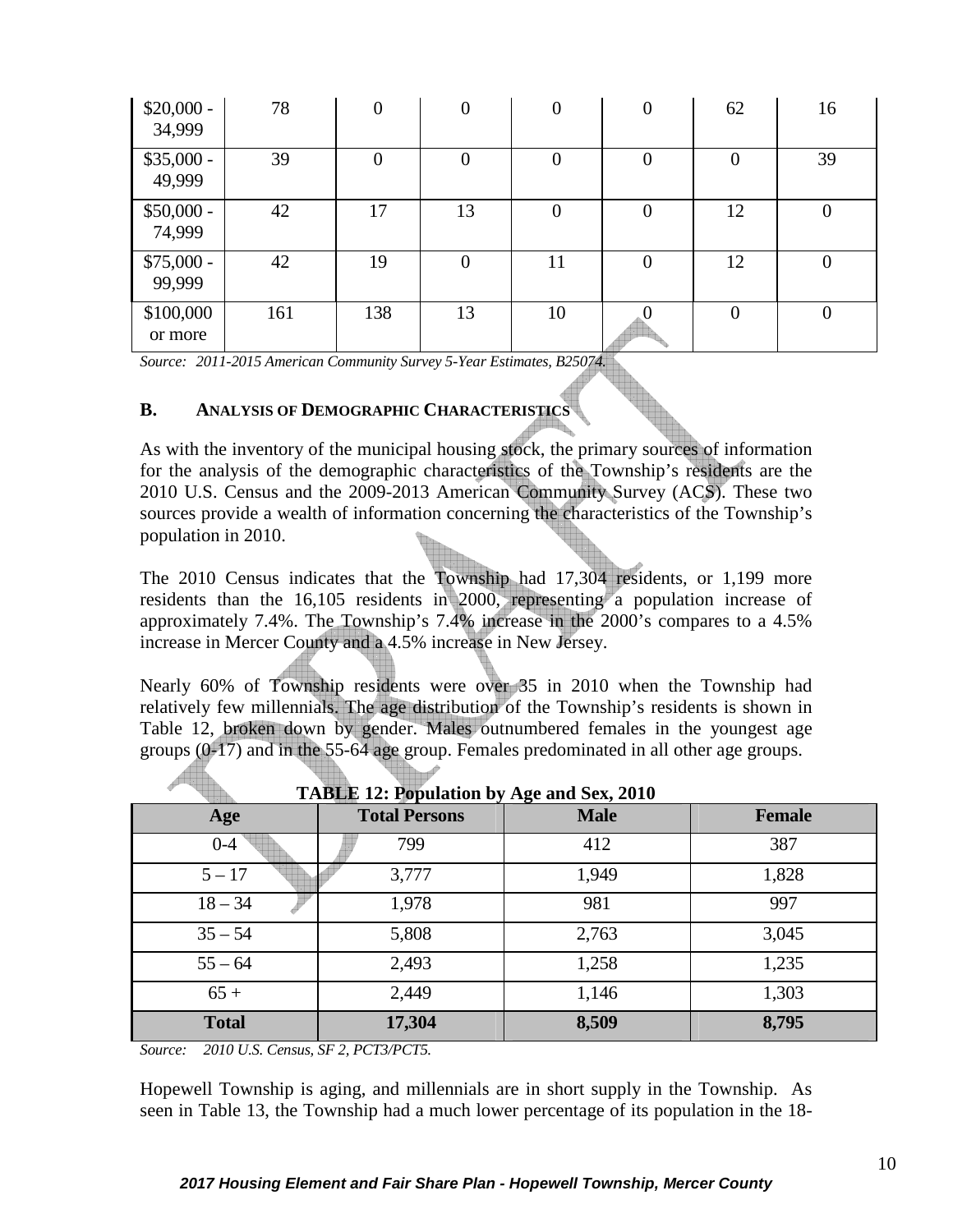34 category (11.4%) than both the County (23.7%) and the State (21.3%). The Township also had a higher percentage in the 35-54, 55-64 and 64+ age categories. Consequently, the median age for Hopewell Township was 44.4 as compared to 37.8 for the County and 39.0 for the State. The percentage of persons over 65 nearly doubled since 2000.

| $\sqrt{0}$ of persons), $\angle 0$ |                                                                   |                      |                   |  |  |  |
|------------------------------------|-------------------------------------------------------------------|----------------------|-------------------|--|--|--|
| Age                                | <b>Hopewell Township</b>                                          | <b>Mercer County</b> | <b>New Jersey</b> |  |  |  |
| $0 - 4$                            | 4.6%                                                              | 5.9%                 | 6.2%              |  |  |  |
| $5 - 17$                           | 21.8%                                                             | 16.8%                | 17.3%             |  |  |  |
| $18 - 34$                          | 11.4%                                                             | 23.7%                | 21.3%             |  |  |  |
| $35 - 54$                          | 33.6%                                                             | 29.3%                | 29.8%             |  |  |  |
| $55 - 64$                          | 14.4%                                                             | 11.7%                | 11.9%             |  |  |  |
| $65+$                              | 14.2%                                                             | 12.6%                | 13.5%             |  |  |  |
| <b>Median</b>                      | 44.4                                                              | 37.8                 | 39.0              |  |  |  |
| Source:                            | 2010 U.S. Census, SF 2 for Township, County and State, PCT3/PCT5. |                      |                   |  |  |  |

**TABLE 13: Comparison of Age Distribution for Township, County, and State (% of persons), 2010** 

*Source: 2010 U.S. Census, SF 2 for Township, County and State, PCT3/PCT5.* 

Table 14 provides the 2010 Census data on household size for the Township, while Table 15 compares household sizes in the Township to those in Mercer County and the State. The Township had fewer 1-person households and more 3- and 4-person households than the County and the State. The average number of persons per household was 2.75.

| $\mathbf{r}$            |                             |  |  |  |
|-------------------------|-----------------------------|--|--|--|
| Household Size          | <b>Number of Households</b> |  |  |  |
| 1 person                | 1,118                       |  |  |  |
| 2 persons               | 2,100                       |  |  |  |
| 3 persons               | 1,194                       |  |  |  |
| 4 persons               | 1,214                       |  |  |  |
| 5 persons               | 483                         |  |  |  |
| 6 persons               | 128                         |  |  |  |
| 7 or more persons       | 45                          |  |  |  |
| <b>Total Households</b> | 6,282                       |  |  |  |

**TABLE 14: Persons in Household, 2010** 

*Source: 2010 U.S. Census, SF 2, PCT20/HCT6.* 

### **TABLE 15: Comparison of Persons in Household for Township, County, and State (% of households)**

| Household Size | <b>Hopewell Township</b> | <b>Mercer County</b> | <b>State</b> |
|----------------|--------------------------|----------------------|--------------|
| l person       | 17.8%                    | 26.9%                | 25.2%        |
| 2 persons      | 33.4%                    | 29.9%                | 29.8%        |
| 3 persons      | 19.0%                    | 17.0%                | 17.4%        |
| 4 persons      | 19.3%                    | 15.1%                | 15.7%        |
| 5 persons      | 7.7%                     | 6.6%                 | 7.2%         |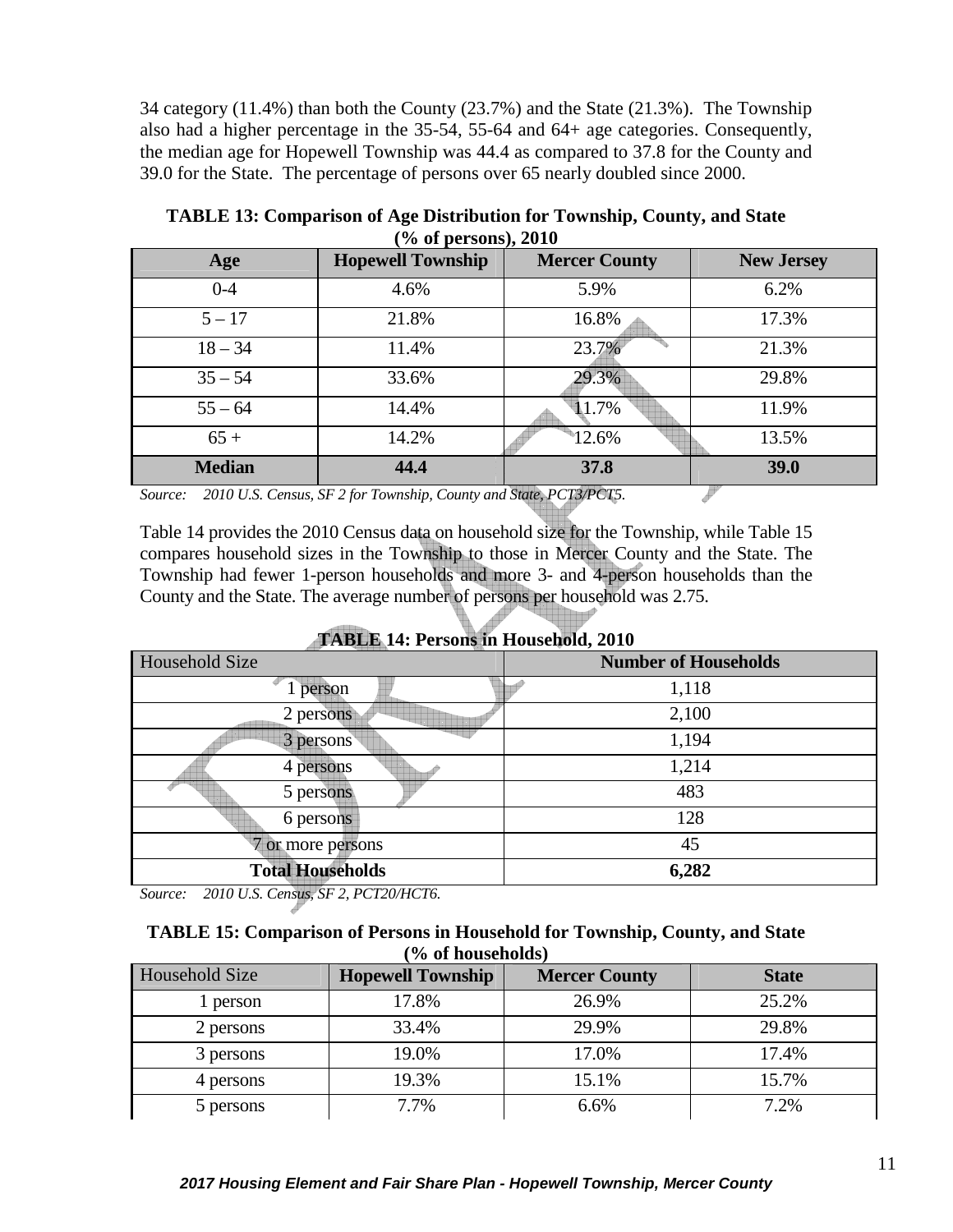| 6 persons             | 2.0% | 2.5% | 2.7% |
|-----------------------|------|------|------|
| 7 or more persons     | 0.7% | .8%  | .9%  |
| Persons per household | 2.75 | 2.61 | 2.68 |

*Source: 2010 U.S. Census, SF 2 for Township, County and State, PCT20/HCT6.*

Table 16 presents a detailed breakdown of the Township's population by household type and relationship. There were 4,928 family households in the Township (78.4% of total households) and 1,354 non-family households (householder living alone or with nonrelative). The percentage of family households dropped slightly from 2000 to 2010, as 80% of households were family households in 2000.

In terms of the proportion of family and non-family households, the Township had more family households than the County and the State (78.4% for the Township, 67.2% for the County, and 64.6% for the State) in 2010.

|                                               | <b>Total</b>   |
|-----------------------------------------------|----------------|
| In family Households:                         | 15,630         |
| Householder                                   | 4,928          |
| <b>Spouse</b>                                 | 4,339          |
| Child                                         | 5,711          |
| Other relatives                               | 485            |
| <b>Nonrelatives</b>                           | 167            |
| <b>In Non-Family Households:</b>              | 1,664          |
| Male householder:                             | 556            |
| Living alone                                  | 425            |
| Not living alone                              | 131            |
| Female householder:                           | 798            |
| Living alone                                  | 693            |
| Not living alone                              | 105            |
| latives living with householder               | 310            |
|                                               |                |
| In group quarters:                            | 10             |
| Institutionalized:                            | $\overline{0}$ |
| Nursing facilities/skilled nursing facilities | $\theta$       |
| Mental (psychiatric) hospitals                | $\theta$       |
| Other institutions                            | $\theta$       |
| Non-institutionalized                         | 10             |
| Group homes for adults                        | 10             |
| Other non-institutional facilities            | 0              |

**TABLE 16: Persons by Household Type and Relationship, 2010** 

*Source: 2010 U.S. Census, SF 2, PCT22/PCT 28 and PCT38/39.* 

Hopewell has more wealth and less poverty than Mercer County and New Jersey. Table 17 provides 2011-2015 income data for the Township, County and State. The Township's per capita and median household and median family incomes were significantly higher than those for the County and State. The definitions used for households and families in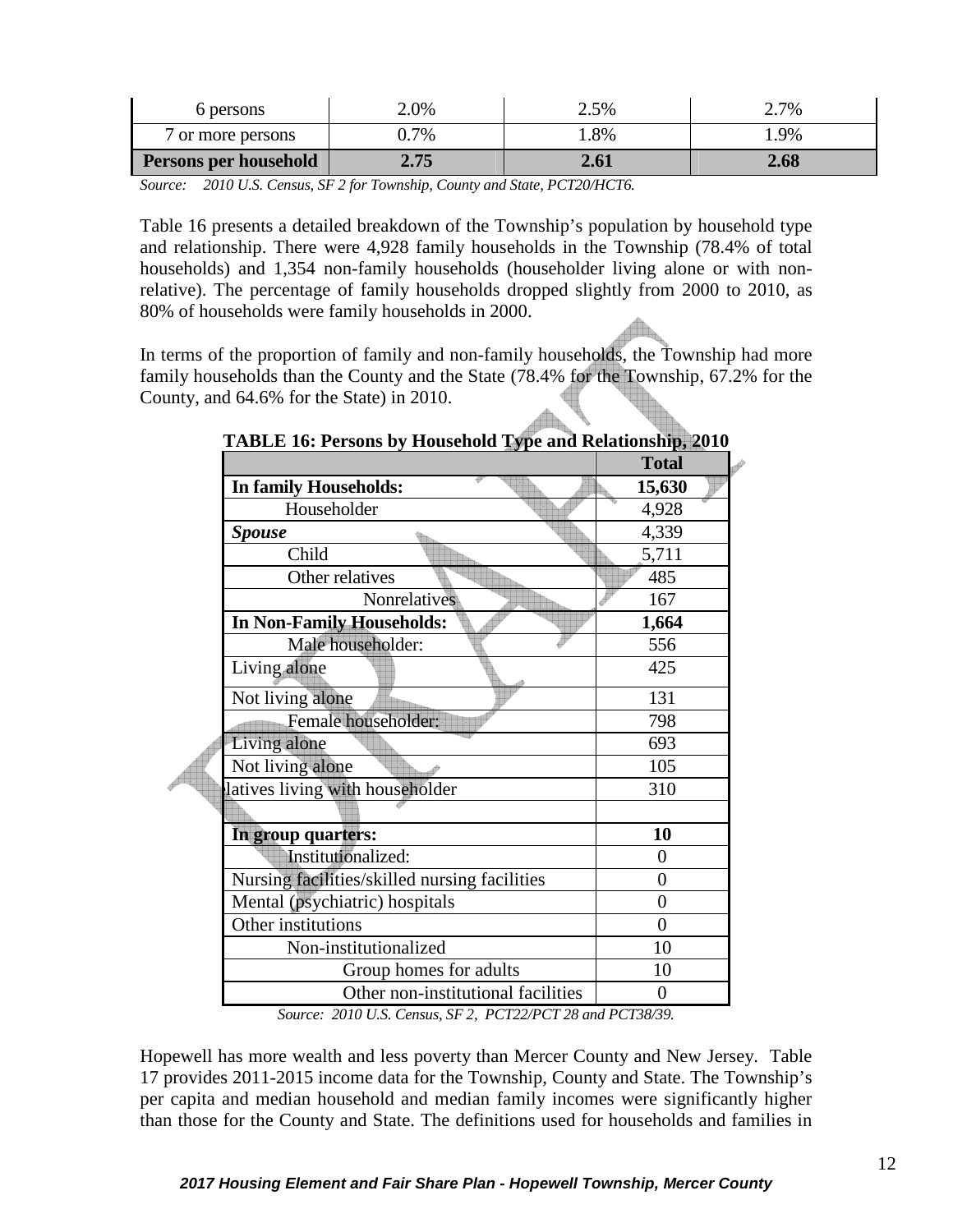Table 17 are similar to those indentified in the description for Table 16, so that the household figure in Table 17 includes families. By way of comparison, in the 2000 Census, Hopewell's per capita income jumped to 49% (almost \$21,802) from \$43,947 to \$65,749. Increases for the County and State were modest (roughly 1/3).

| Jurisdiction         | Per Capita    | <b>Median Income (\$)</b> |                 |
|----------------------|---------------|---------------------------|-----------------|
|                      | Income $(\$)$ | <b>Households</b>         | <b>Families</b> |
| Hopewell Township    | 65,749        | 141,003                   | 158,385         |
| <b>Mercer County</b> | 37,680        | 72,804                    | 94,908          |
| New Jersey           | 36,582        | 72,093                    | 88,335          |

**TABLE 17: 2011-2015 Income for Township, County, and State** 

*Source: 2011-2015American Community Survey 5-Year Estimates for Township, County and State, DP03 and S1901.* 

Table 18 addresses the lower end of the income spectrum, providing data on poverty levels for persons and families in 2009-2013. The determination of poverty status and the associated income levels is based on the 2013 cost of an economy food plan and ranged from an annual income of \$11,770 for a one-person family to \$40,898 for an eight-person family (three-person family is \$20,090). Many federal programs, including food stamps, use the economy food plan as the determining guideline. According to the data in Table 18, the Township has a lower proportion of persons and families qualifying for poverty status than the County or State.

Since 2000, the percentage of persons and families in poverty status increased across the board, the Township's increase for families in poverty was less dramatic than the increases seen in the County and State. Table 18 also compares poverty status from the 2000 Census to poverty status from the 2011-2015 ACS for the Township, County and State.

**TABLE 18: Comparison of Poverty Status for Persons and Families for Township, County, and State, 1999 to 2011-2015 (% with 1999 or 2011-2015 income below poverty)** 

| $\frac{1}{2}$ . The company of $\frac{1}{2}$ and $\frac{1}{2}$ are company to the $\frac{1}{2}$ . The contract of $\frac{1}{2}$ |                 |           |                  |           |  |
|---------------------------------------------------------------------------------------------------------------------------------|-----------------|-----------|------------------|-----------|--|
| <b>Jurisdiction</b>                                                                                                             | Persons $(\% )$ |           | Families $(\% )$ |           |  |
|                                                                                                                                 | 1999            | 2011-2015 | 1999             | 2009-2013 |  |
| <b>Hopewell Township</b>                                                                                                        | 1.1%            | 1.9%      | 0.9%             | 1.3%      |  |
| <b>Mercer County</b>                                                                                                            | 8.6%            | 11.5%     | 5.9%             | 8%        |  |
| New Jersey                                                                                                                      | 8.5%            | 10.8%     | 6.3%             | 8.2%      |  |

*Source: 2011-2015 American Community Survey 5-Year Estimates for Township, County and State, DP03; 2000 U.S. Census, SF-3 for Township, County and State, DP-3* 

A variety of interesting insights into an area's population can be gathered from the ACS, which includes a vast array of additional demographic data. For example, Table 19 provides a comparison of the percent of persons who moved into their current homes prior to 2000; this is a surrogate measure of the mobility/stability of a population. These data indicate that the percentage of current Township residents residing in the same house in 2011-2015 as in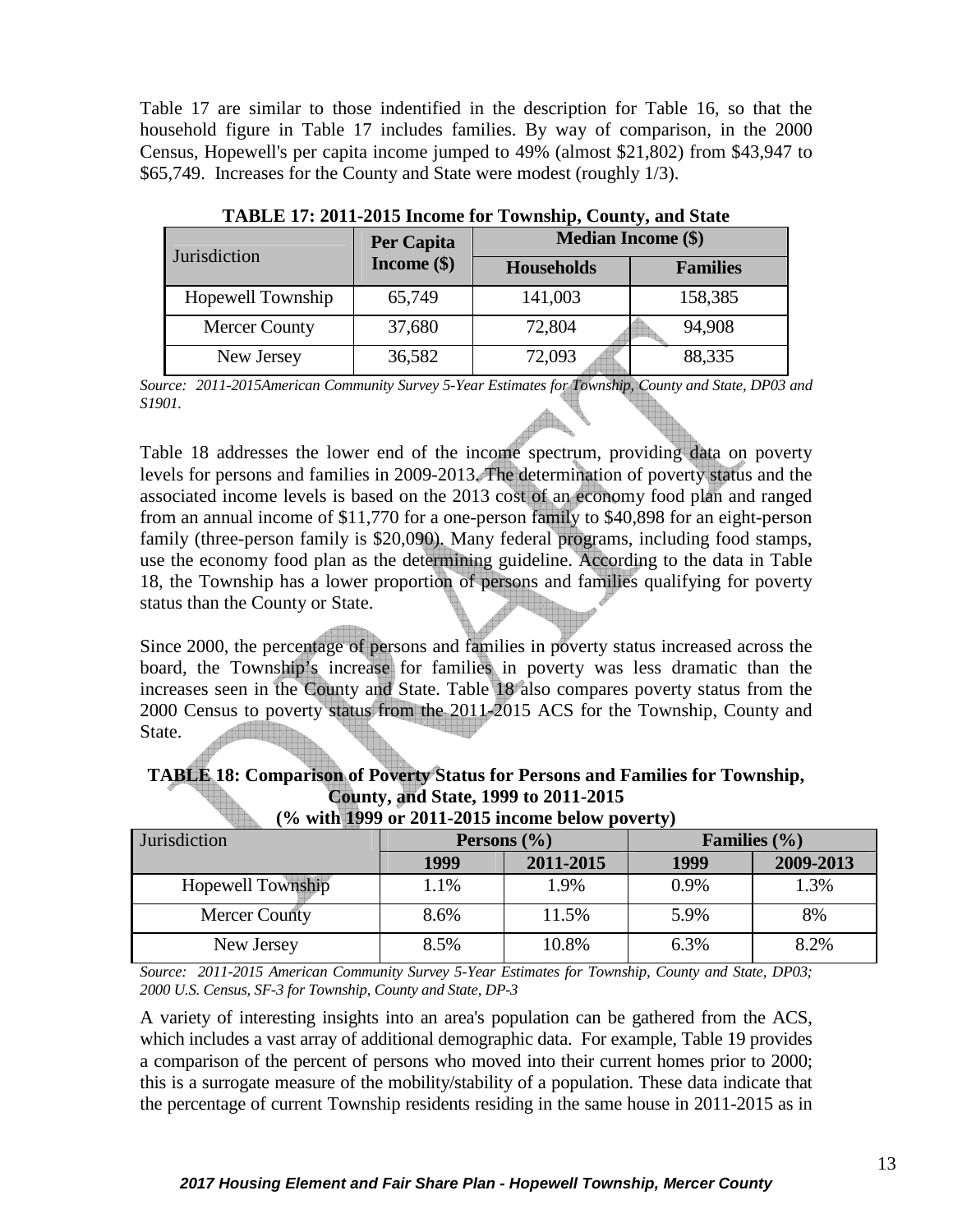2000 exceeds that of the County and State.

| <b>Jurisdiction</b>  | Percent living in dwelling prior to 2000 |  |  |  |
|----------------------|------------------------------------------|--|--|--|
| Hopewell Township    | 48.7%                                    |  |  |  |
| <b>Mercer County</b> | 35.1%                                    |  |  |  |
| New Jersey           | 36.3%                                    |  |  |  |

### **TABLE 19: Resided in Current Dwelling prior to 2000 for Township, County and State, 2011-2015**

*Source: 2009-2013 American Community Survey 5-Year Estimates for Township, County and State, DP04.* 

Hopewell's population is comparatively quite well educated, as seen on Table 20. While the percentage of residents with a high school diploma or higher exceeds that of the County and State, the percentage with a bachelor's degree or higher far exceeds that of the County and the State. The figures for the Township have increased since 2000, when 94% of residents had a high school degree or higher and 66.8% had a bachelor's degree or higher.

#### **TABLE 20: Educational Attainment for Township, County and State Residents, 2011-2015**

| (Persons 25 years and over) |                                                |                                                     |  |  |  |
|-----------------------------|------------------------------------------------|-----------------------------------------------------|--|--|--|
| Jurisdiction                | Percent (%) high school<br>graduates or higher | Percent $(\% )$ with bachelor's<br>degree or higher |  |  |  |
| Hopewell Township           | 94.6%                                          | 66.8%                                               |  |  |  |
| Mercer County               | 87.4%                                          | 39.6%                                               |  |  |  |
| New Jersey                  | 88.6%                                          | 36.8%                                               |  |  |  |

*Source: 2011-2015American Community Survey 5-Year Estimates for Township, County and State, S1501.*

The ACS also provides data on the means of transportation which people use to reach their place of work. Table 21 compares the data for the Township, County, and State relative to driving alone, carpooling, using public transit, and using other means of transportation. A lack of public transit here virtually assures that a relatively high percentage of workers will drive alone, and a relatively low percentage of workers who carpool or use transit. Of the 9.9% using other means, 8.1% work from home and 1.1% walk to work.

# **TABLE 21: Means of Transportation to Work for Township, County and State Residents, 2011-2015**

**(Workers 16 years old and over)** 

| Jurisdiction         | Percent who<br>drive alone | <b>Percent</b> in<br>carpools | <b>Percent using</b><br>public transit | <b>Percent using</b><br>other means |
|----------------------|----------------------------|-------------------------------|----------------------------------------|-------------------------------------|
| Hopewell Township    | 79.9%                      | 4.4%                          | 5.8%                                   | 9.9%                                |
| <b>Mercer County</b> | 72.2%                      | 9.6%                          | 8.1%                                   | 10.2%                               |
| New Jersey           | 71.9%                      | 8.1%                          | 11.1%                                  | 9%                                  |

*Source: 2011-2015 American Community Survey 5-Year Estimates for Township, County and State, DP03.*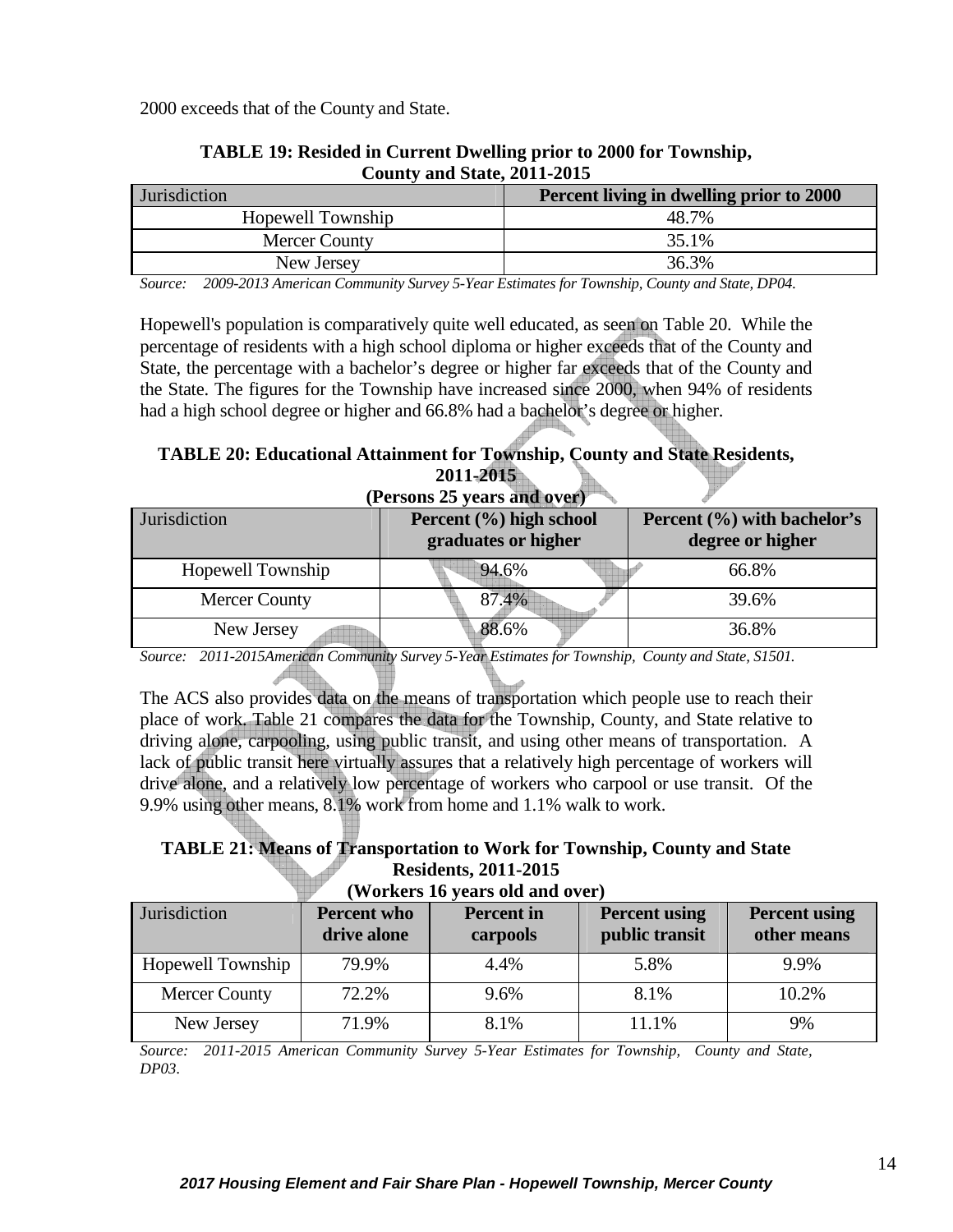#### **C. SUMMARY OF EMPLOYMENT DATA**

The ACS provides detailed information on a municipality's resident population regarding their means of employment. Nearly 2/3 of Hopewell Township residents are in management, business, science and arts occupations. Employment characteristics are described in two ways: first, by occupation, which is the type of work the employee performs; and second, by industry, or the type of business in which the employee works. Table 22 provides data for these two characteristics.

| 2011-2015                                                   |       |       |
|-------------------------------------------------------------|-------|-------|
| <b>Employed civilian population 16 years and over</b>       | 9,206 |       |
| <b>OCCUPATION</b>                                           |       |       |
| Management, business, science, and arts occupations         | 6,010 | 65.3% |
| Service occupations                                         | 967   | 10.5% |
| Sales and office occupations                                | 1,465 | 15.9% |
| Natural resources, construction, and maintenance            | 500   | 5.4%  |
| Production, transportation, and material moving             | 264   | 2.9%  |
|                                                             |       |       |
| <b>INDUSTRY</b>                                             |       |       |
| Agriculture, forestry, fishing and hunting, and mining      | 178   | 1.9%  |
| Construction                                                | 488   | 5.3%  |
| Manufacturing                                               | 762   | 8.3%  |
| Wholesale trade                                             | 254   | 2.8%  |
| Retail trade                                                | 458   | 5%    |
| Transportation and warehousing, and utilities               | 120   | 1.3%  |
| Information                                                 | 304   | 3.3%  |
| Finance and insurance, and real estate and rental and       | 996   | 10.8% |
| Professional, scientific, and management, and               | 1,306 | 14.2% |
| Educational services, and health care and social assistance | 2,840 | 30.8% |
| Arts, entertainment, and recreation, and accommodation      | 602   | 6.5%  |
| Other services, except public administration                | 421   | 4.6%  |
| Public administration                                       | 477   | 5.2%  |

**TABLE 22: Selected Employment Characteristics of Resident Population, 2011-2015** 

*Source: 2011-2015 American Community Survey 5-Year Estimates, DP03.*

Table 23 indentifies the types of industries that are found within the municipality. Unfortunately, for Hopewell Township, data from the New Jersey Department of Labor and Workforce Development is incomplete and does not provide an accurate picture of the distribution of employment opportunities between industries.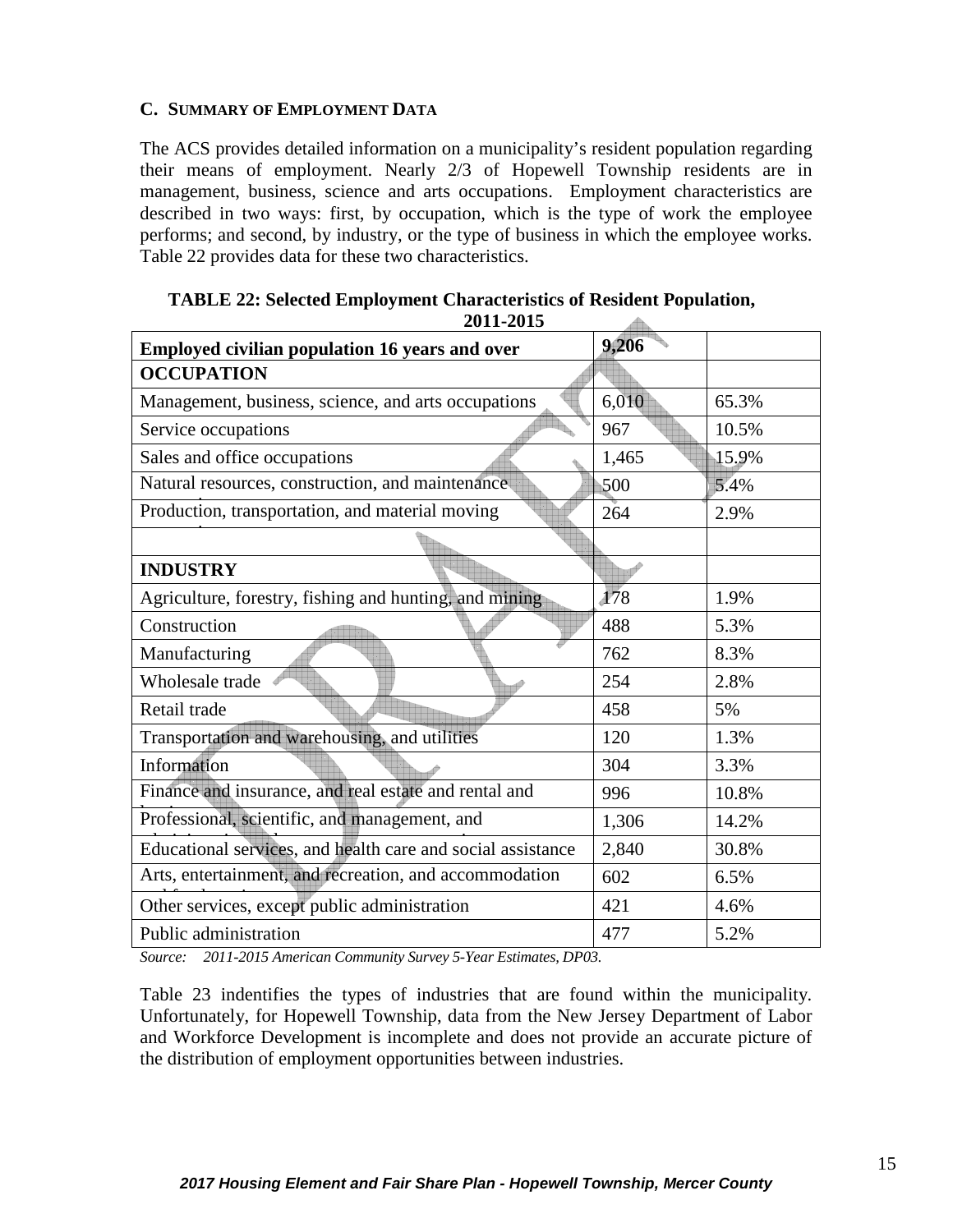|                                      | <b>Average</b><br><b>Annual</b><br><b>Units</b> | <b>Average</b><br><b>Annual</b><br><b>Employment</b> | <b>Average</b><br><b>Annual Wages</b> |
|--------------------------------------|-------------------------------------------------|------------------------------------------------------|---------------------------------------|
| Agriculture                          | 3                                               | 25                                                   | \$25,327                              |
| Construction                         | 17                                              | 45                                                   | \$52,888                              |
| Manufacturing                        |                                                 |                                                      |                                       |
| Wholesale trade                      |                                                 |                                                      |                                       |
| Retail trade                         | 6                                               | 46                                                   | \$17,327                              |
| Transportation and warehousing       |                                                 |                                                      |                                       |
| Information                          |                                                 |                                                      |                                       |
| Finance and insurance                |                                                 |                                                      |                                       |
| Real estate                          |                                                 |                                                      |                                       |
| Professional and technical           | 16                                              | 542                                                  | \$197,652                             |
| Management                           |                                                 |                                                      |                                       |
| Administrative and waste remediation | 25                                              | 223                                                  | \$34,293                              |
| Education                            |                                                 |                                                      |                                       |
| Health care and social assistance    | 6                                               | 68                                                   | \$24,542                              |
| Arts and entertainment               | $6\overline{6}$                                 | 68                                                   | \$20,379                              |
| Accommodations and food service      | $\overline{4}$                                  | 67                                                   | \$25,360                              |
| Other services                       | 17                                              | 39                                                   | \$18005                               |
| Unclassified                         |                                                 |                                                      |                                       |
| PRIVATE SECTOR TOTAL                 |                                                 |                                                      |                                       |
| FEDERAL GOVERNMENT TOTAL             | $\mathbf{1}$                                    | 3                                                    | \$56,512                              |
| LOCAL GOVERNMENT TOTAL               | $\overline{2}$                                  | 145                                                  | \$63,337                              |
| STATE GOVERNMENT TOTAL               | 1                                               | $\tau$                                               | \$77,053                              |

**TABLE 23: Employment and Wages by Industry, Hopewell Township, 2016** 

*Source: N.J. Depart of Labor and Workforce Development, Office of Research and Information, Quarterly Census of Employment and Wages, Annual Municipal Data by Sector, 2016 Fourth Quarter. DP = Data do not meet publication standards* 

# **III. FAIR SHARE PLAN**

## **A. SUMMARY OF FAIR SHARE PLAN**

A Fair Share Plan is defined as a "…*plan or proposal, which is in a form that may readily be converted into an ordinance, by which a municipality proposed to satisfy its obligation to create a realistic opportunity to meet its fair share of low and moderate*  income housing needs of its region and which details the affirmative measures the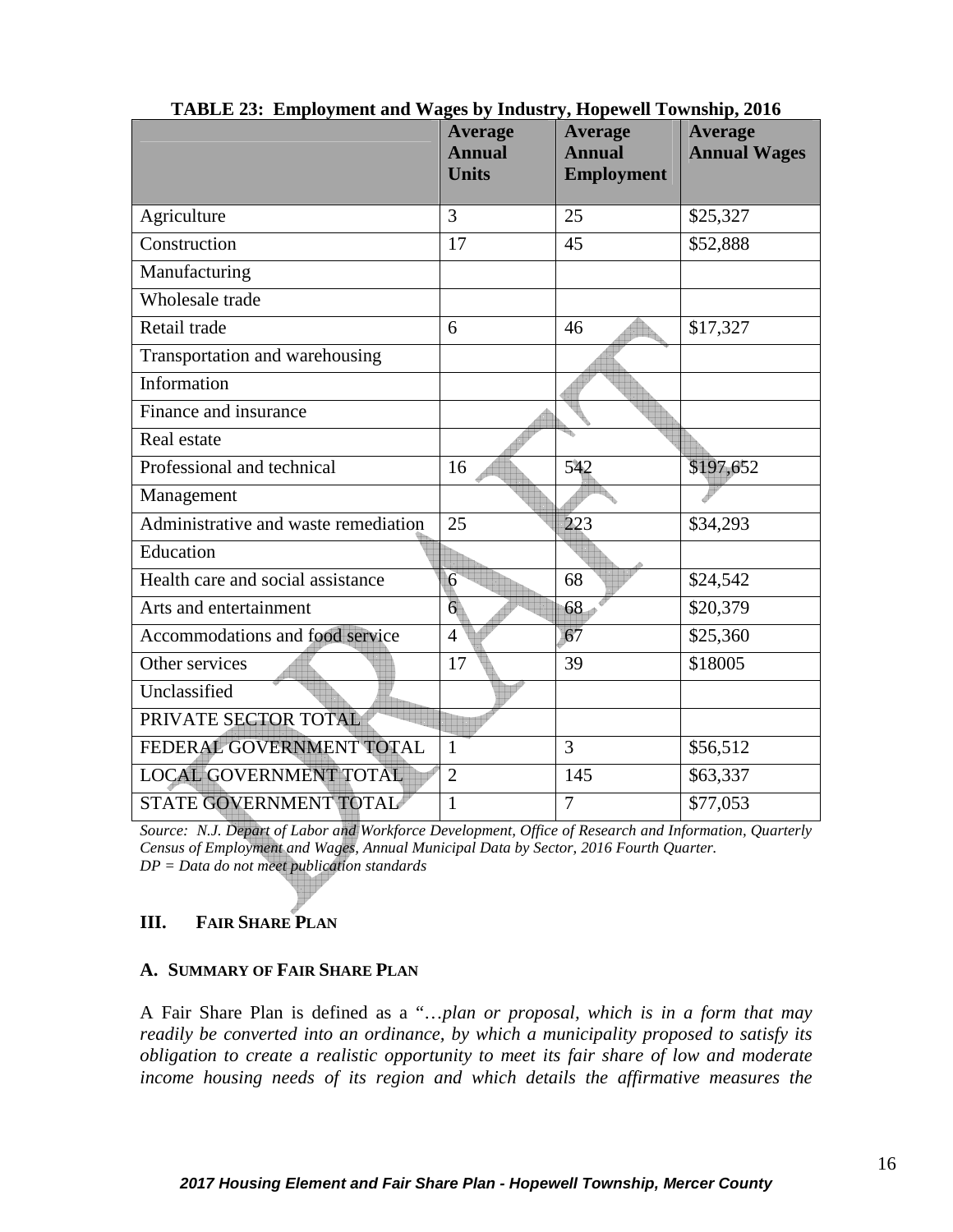*municipality proposes to undertake to achieve its fair share of low and moderate income*   $housine...$ <sup>31</sup>

This Fair Share Plan utilizes the Court-approved affordable housing obligation for Hopewell Township which are as follows:

| Prior Round (1987-1999)              | 520   |  |
|--------------------------------------|-------|--|
| Prospective Need (2014-2024)         | 1,141 |  |
| <b>Present Need (Rehabilitation)</b> |       |  |
|                                      |       |  |

## **B. UNITS AND CREDITS ADDRESSING THE PRIOR ROUND**

Table 24 indicates the sources of units and credits applied against the 520-unit prior round as it was presented to the Court.

 $\triangle$ 

| Table 24: Affordable Units and Bonus Credits Applied to Prior Rounds |                          |                |              |                |
|----------------------------------------------------------------------|--------------------------|----------------|--------------|----------------|
|                                                                      | $(1987-1999)$            |                |              |                |
|                                                                      |                          |                |              |                |
| <b>Sources of Units/Credits</b>                                      |                          | <b>Units</b>   | <b>Bonus</b> | <b>Total</b>   |
| <b>Substantial Compliance</b>                                        |                          | 46             |              | 46             |
| <b>Regional Contribution Agreement</b>                               |                          |                |              |                |
|                                                                      | Trenton                  | 198            |              | 198            |
| <b>Alternative Living Arrangements</b>                               |                          |                |              |                |
|                                                                      | CIFA group home          | 4              | 4            | 8              |
|                                                                      | <b>Community Options</b> | 4              | 4            | 8              |
|                                                                      | Homefront                | 3              | 3            | 6              |
|                                                                      | <b>Wrick Avenue</b>      |                |              | $\overline{2}$ |
|                                                                      | Minnietown Lane          | $\overline{2}$ |              | $\mathfrak{D}$ |
|                                                                      | Project Freedom          | 72             | 72           | 144            |
| <b>Accessory Apartments</b>                                          |                          |                |              |                |
| 100% Affordable Housing Developments                                 |                          |                |              |                |
|                                                                      | <b>Hopewell Gardens</b>  | 100            | 15           | 115            |
| <b>Inclusionary Housing Developments - Constructed</b>               |                          |                |              |                |
|                                                                      | <b>Brandon Farms</b>     | 135            |              | 135            |
|                                                                      | Pennington Pointe        | 5              |              | 5              |
|                                                                      |                          |                |              |                |
| <b>Total</b>                                                         |                          | 570            | 99           | 669            |

Hopewell Township delivered a total of 570 units during this period and qualified for a total of 669 affordable housing credits after application of 99 bonus credits. This total provides 149 excess credits to the third round.

# **C. PRESENT NEED**

The Township does not have a present need (rehabilitation) obligation.

<sup>&</sup>lt;sup>1</sup> N.J.A.C. 5:93-1.3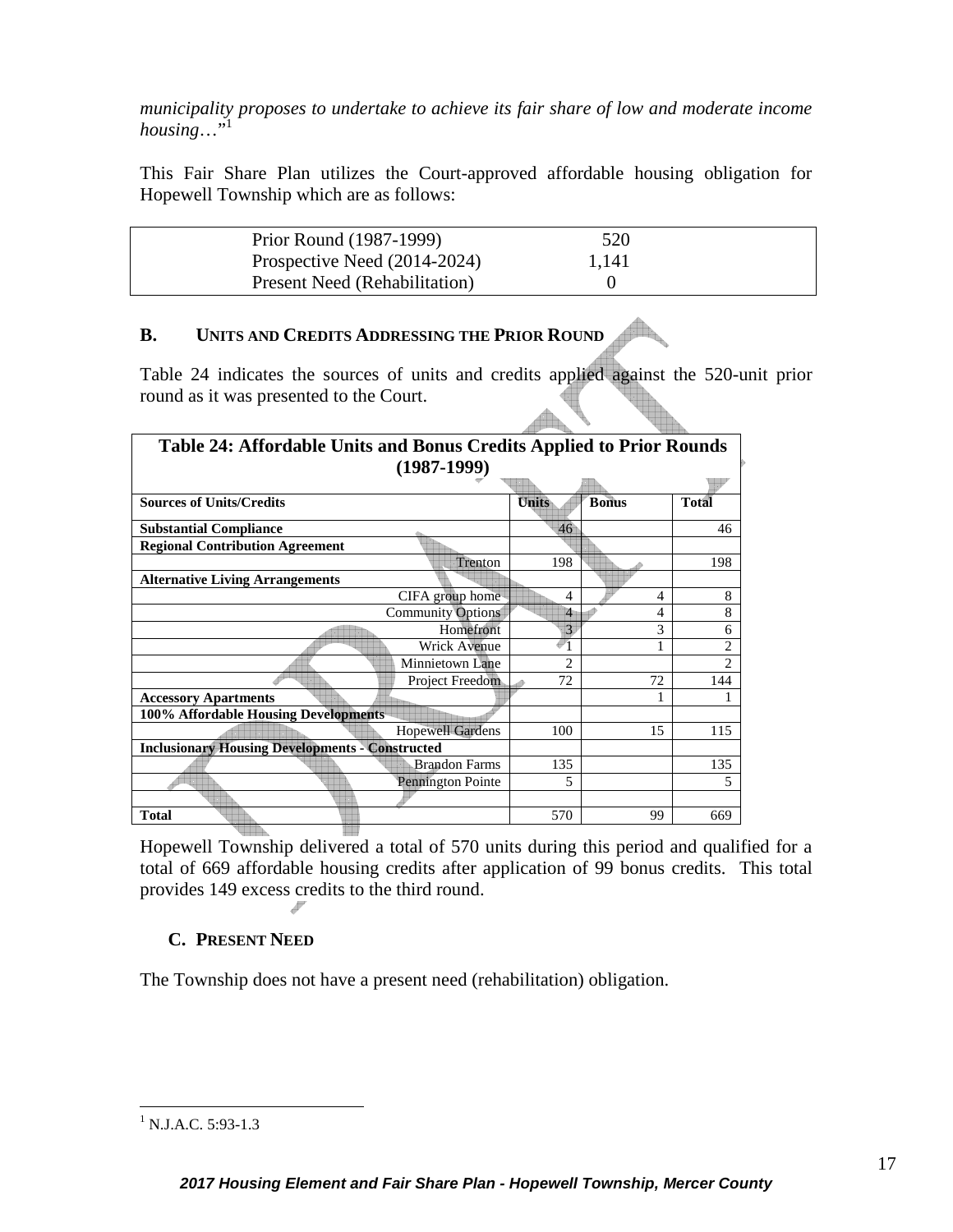### **D. UNITS AND CREDITS ADDRESSING THIRD ROUND PROSPECTIVE NEED**

As shown in Table 25, Hopewell Township will address the 1,141-unit third round obligation with a combination of 851 affordable units and 316 rental bonus credits. Of the 851 affordable units, 198 have already been constructed (49 @ Hopewell Gardens plus 149 excess over prior round).. Thus, going forward, zoning for an additional 653 affordable units will completely satisfy the 1,141-unit third round obligation.

 $\triangle$ 

| Table 25: Affordable Units and Bonus Credits Applied to Third Round Obligation |       |       |              |  |
|--------------------------------------------------------------------------------|-------|-------|--------------|--|
| <b>Sources of Units/Credits</b>                                                | Units | Bonus | <b>Total</b> |  |
| <b>Prior Round Surplus</b>                                                     | 149   |       | 149          |  |
| 100% Affordable Housing Developments                                           |       |       |              |  |
| <b>Hopewell Gardens</b>                                                        | 49    |       | 49           |  |
|                                                                                |       |       |              |  |
| <b>Inclusionary Housing Developments - Proposed</b>                            |       |       |              |  |
| Zaitz                                                                          | 78    | 78    | 156          |  |
| CF Hopewell                                                                    | 430   | 185   | 615          |  |
| CF Hopewell/Capital Health*                                                    | 35    |       | 35           |  |
| Klockner                                                                       | 48    | 48    | 96           |  |
| $BMS**$                                                                        | 50    |       | 50           |  |
| Enourato                                                                       | 12    | 5     | 17           |  |
|                                                                                |       |       |              |  |
| <b>Total</b>                                                                   | 851   | 316   | 1,167        |  |

\* Medicaid beds

\*\*The Settlement Agreement with Fair Share Housing Center requires a midpoint realistic opportunity review. Should the 50 affordable housing unit opportunity included in this plan for BMS campus not be realized, Hopewell Township is obliged to revise the plan to demonstrate compliance using other sites.

| <b>SUMMARY:</b>                       |       |
|---------------------------------------|-------|
| Total affordable units per settlement | 1,167 |
| <b>Prior Round Surplus</b>            | 149   |
| <b>Hopewell Gardens Rental Bonus</b>  | 49    |
| <b>Third Round Rental Bonus</b>       | 316   |
| Affordable Units to be Constructed    | 653   |
|                                       |       |

As part of meeting this obligation, affordable units will be required to satisfy the following parameters:

1. Rental Unit Obligation

The municipal rental obligation, a required component of meeting the fair share obligation, is calculated at 25 percent of the prospective need. This calculation results in 130 rental units for the prior round (520 x .25) and 285 affordable rental units in the third round (1,141 x .25). As seen in Table 26, there are a total of 170 rental units provided for the prior round, where 130 are required.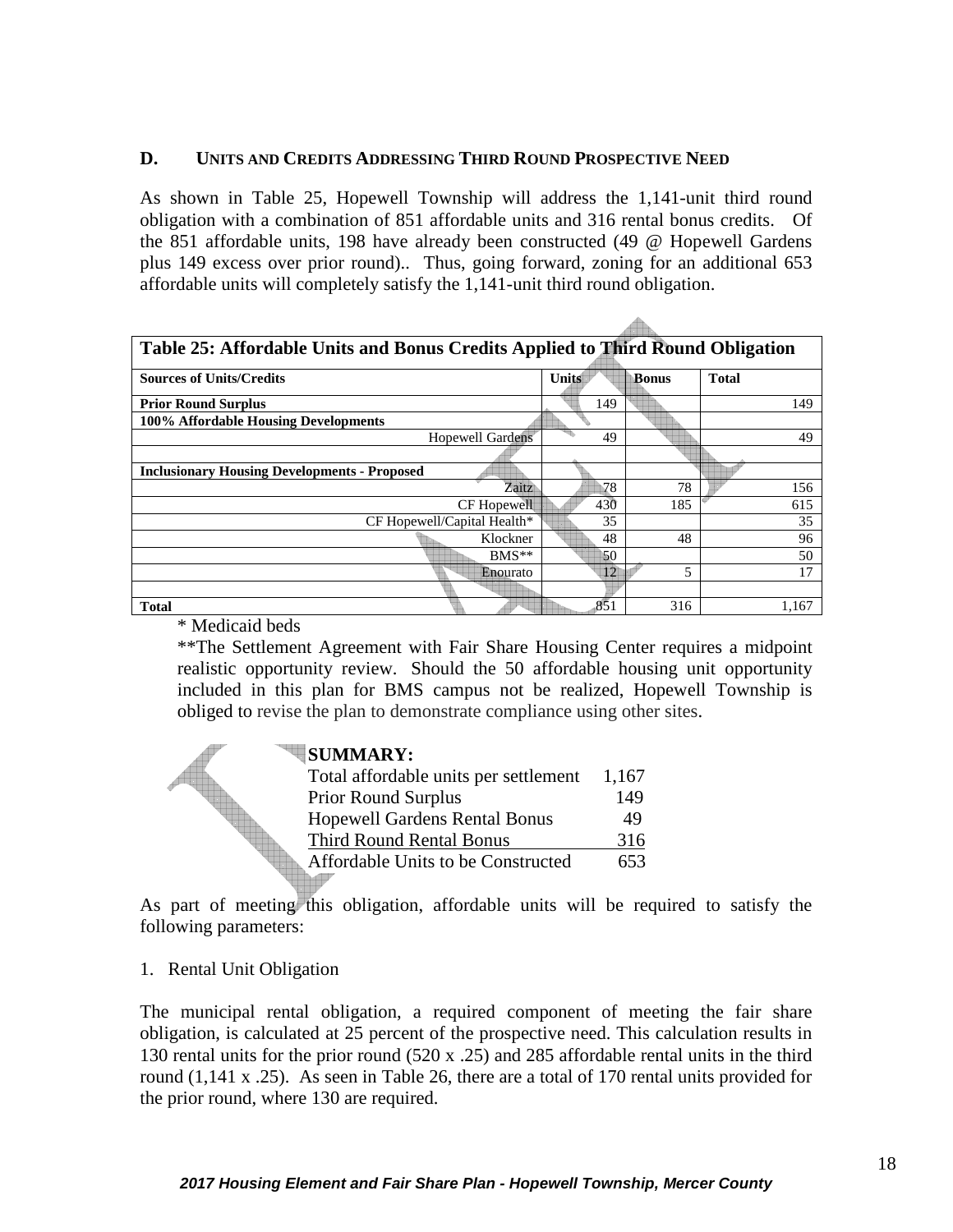| <b>Table 26: Units Addressing Prior Round Rental Obligation</b> |  |  |  |  |
|-----------------------------------------------------------------|--|--|--|--|
| Family<br>Group<br>rentals<br>homes                             |  |  |  |  |
|                                                                 |  |  |  |  |
| 4                                                               |  |  |  |  |
| 4                                                               |  |  |  |  |
| 3                                                               |  |  |  |  |
|                                                                 |  |  |  |  |
|                                                                 |  |  |  |  |
|                                                                 |  |  |  |  |
| 15                                                              |  |  |  |  |
|                                                                 |  |  |  |  |
| 11                                                              |  |  |  |  |
| 72<br>74                                                        |  |  |  |  |

With regard to the obligation to provide affordable rental units in the third round, where 285 are required, this plan provides a total of 445 rental units applicable to the third round, as seen on Table 27.

| <b>Table 27: Units Addressing Third Round Rental Obligation</b> |                       |                       |  |
|-----------------------------------------------------------------|-----------------------|-----------------------|--|
| <b>Sources of Units/Credits</b>                                 | <b>Senior Rentals</b> | <b>Family Rentals</b> |  |
| <b>Inclusionary Housing Developments - Proposed</b>             |                       |                       |  |
| Zaitz                                                           |                       | 78                    |  |
| CF Hopewell                                                     |                       | 185                   |  |
| CF Hopewell/Capital Health                                      | 35                    |                       |  |
| Klockner                                                        |                       | 48                    |  |
| <b>BMS</b>                                                      | $50*$                 |                       |  |
| <b>Hopewell Gardens</b>                                         | 49                    |                       |  |
| TOTAL                                                           | 134                   | 311                   |  |
| *May be senior or family units                                  |                       |                       |  |

## 2. Family Units

At least 50% of the third round prospective need units must be available to families (not age restricted or group home units), requiring at least 571 family units (1,141 / 2).

## 3. Low-Moderate Split and Very-Low Income Obligation

No more than 50% of the prospective need affordable units will be moderate income units and at least 50% of the prospective need affordable units will be affordable to low income and very low income households. Additionally, 13% of the prospective need units must be affordable to very low income households (less than 30% median income). The settlement agreements with inclusionary developers require this low-moderate split and these very low income units.

#### 4. Age-restricted Units

The maximum number of third round prospective need units that can be age-restricted is calculated at 25% (1,141 x .25) or 285 units.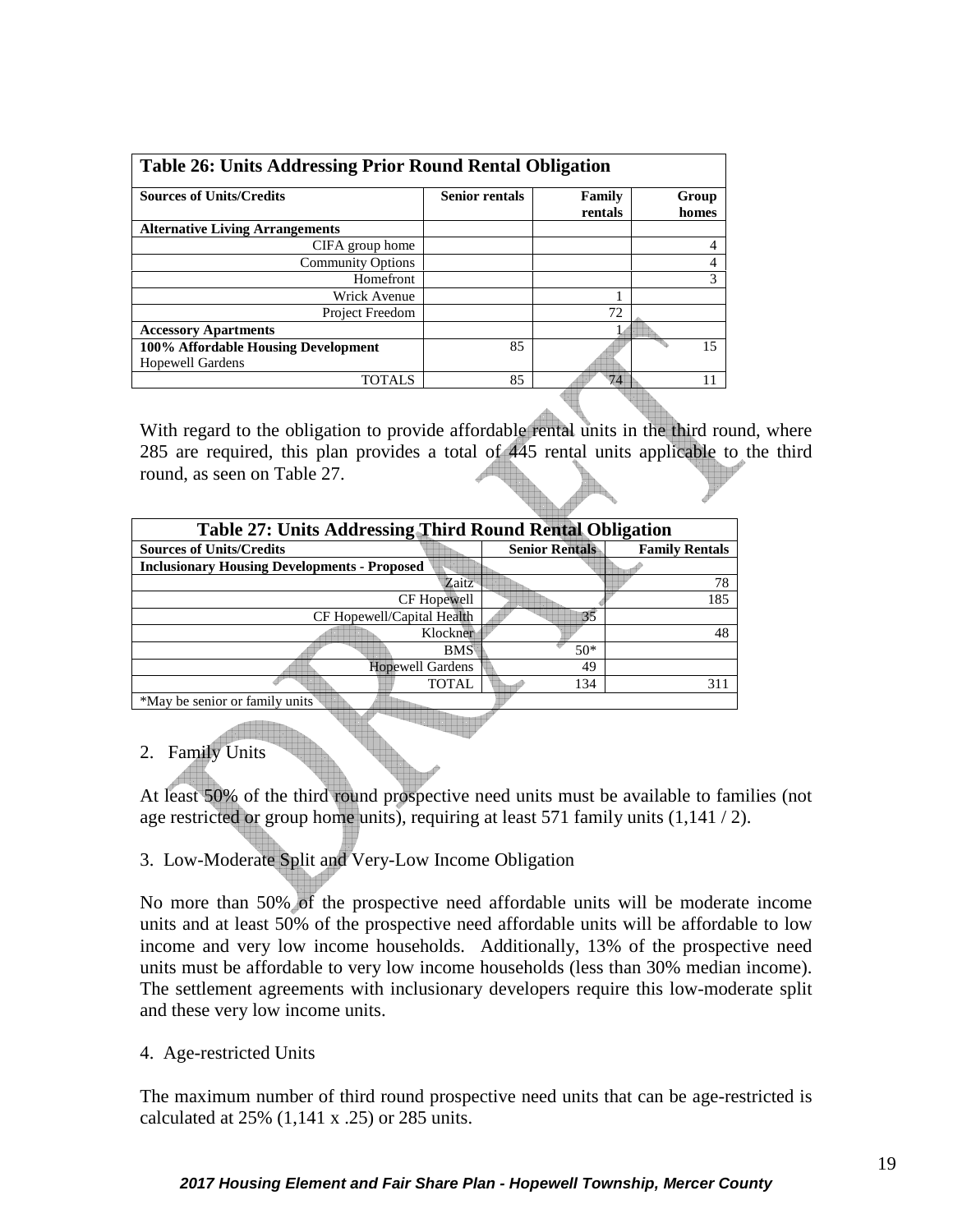## 5. Rental Bonus Credits

Rental bonus credits are applied as provided in N.J.A.C. 5:93-5.1, which permits bonus credits for rental units up to 25% of the prospective need. For the prior round this rule allowed up to 130 bonus credits and for the third round the total is 285 units. The combined potential for rental bonus credits is thus 415 for both rounds. As seen on Tables 24 and 25, a total of 415 bonuses have been applied.

## **E. HOPEWELL TOWNSHIP'S AFFORDABLE HOUSING SITE SELECTION PROCESS**

 *Suitable Sites* - Hopewell Township's Planning Board examined site suitability of those lands in the Township that could qualify for inclusionary zoning according to COAH criteria. Each of the compliance sites included in the settlement is:

- Approvable by all agencies with jurisdiction
- Available for development with unencumbered title
- Developable with access to water and sewer and within an existing or planned sewer service area
- Suitable adjacent to compatible land uses, streets and consistent with the environmental policies of N.J.A.C. 5:93-4

Compliance sites included in this Fair Share Plan consist largely of developable uplands, although there are fingers of wetlands and/or stream corridors that affect these sites to a limited degree. Development standards will be crafted to permit the full extent of the development authorized by the settlements.

Additionally, Hopewell Township's compliance sites are well situated to accommodate the inclusionary developments from several perspectives, as noted below.

*Geographic distribution* – Five of the six compliance sites are distributed across the Township from east to west within the regional Sewer Service Area. The sixth site is the Bristol Meyers Squibb (BMS) campus, which this pharmaceutical giant has announced will be closed. Given the likelihood that the site will be redeveloped for uses other than the permitted industrial uses, affordable housing will also be provided in this redevelopment node.

*Traffic Access* – Each of the compliance sites has advantageous traffic access as follows: